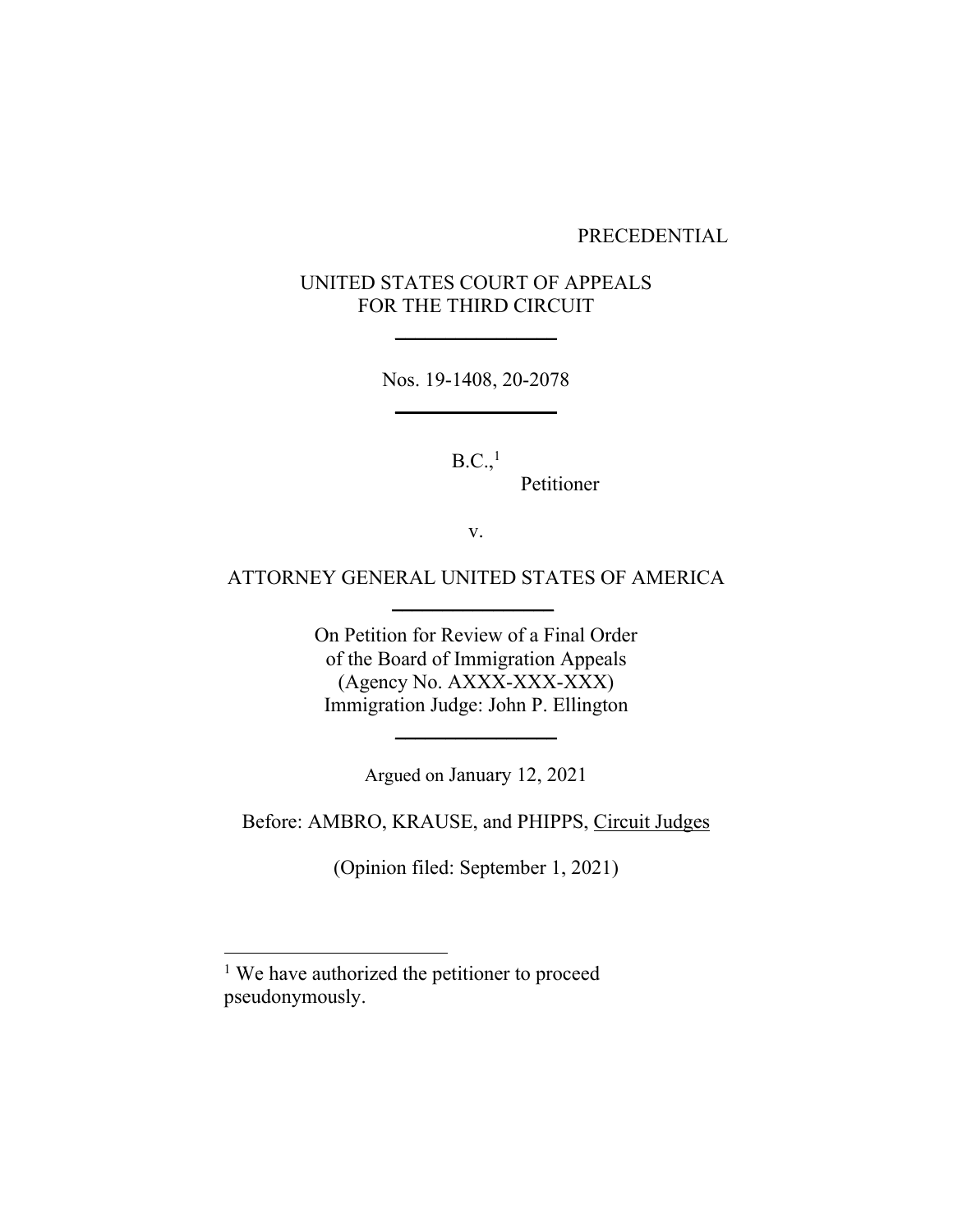Benjamin J. Hooper Pennsylvania Immigration Resource Center 294 Pleasant Acres Road, Suite 202 York, PA 17402

Arthur N. Read Justice at Work 990 Spring Garden Street, Suite 300 Philadelphia, PA 19123

Sozi P. Tulante **(Argued)** Dechert 2929 Arch Street, 18th Floor, Cira Centre Philadelphia, PA 19104

## Counsel for Petitioner

Merrick Garland Carmel A. Morgan Lisa Morinelli Tim Ramnitz **(Argued)**  United States Department of Justice Office of Immigration Litigation P.O. Box 878 Ben Franklin Station Washington, D.C. 20044

Counsel for Respondent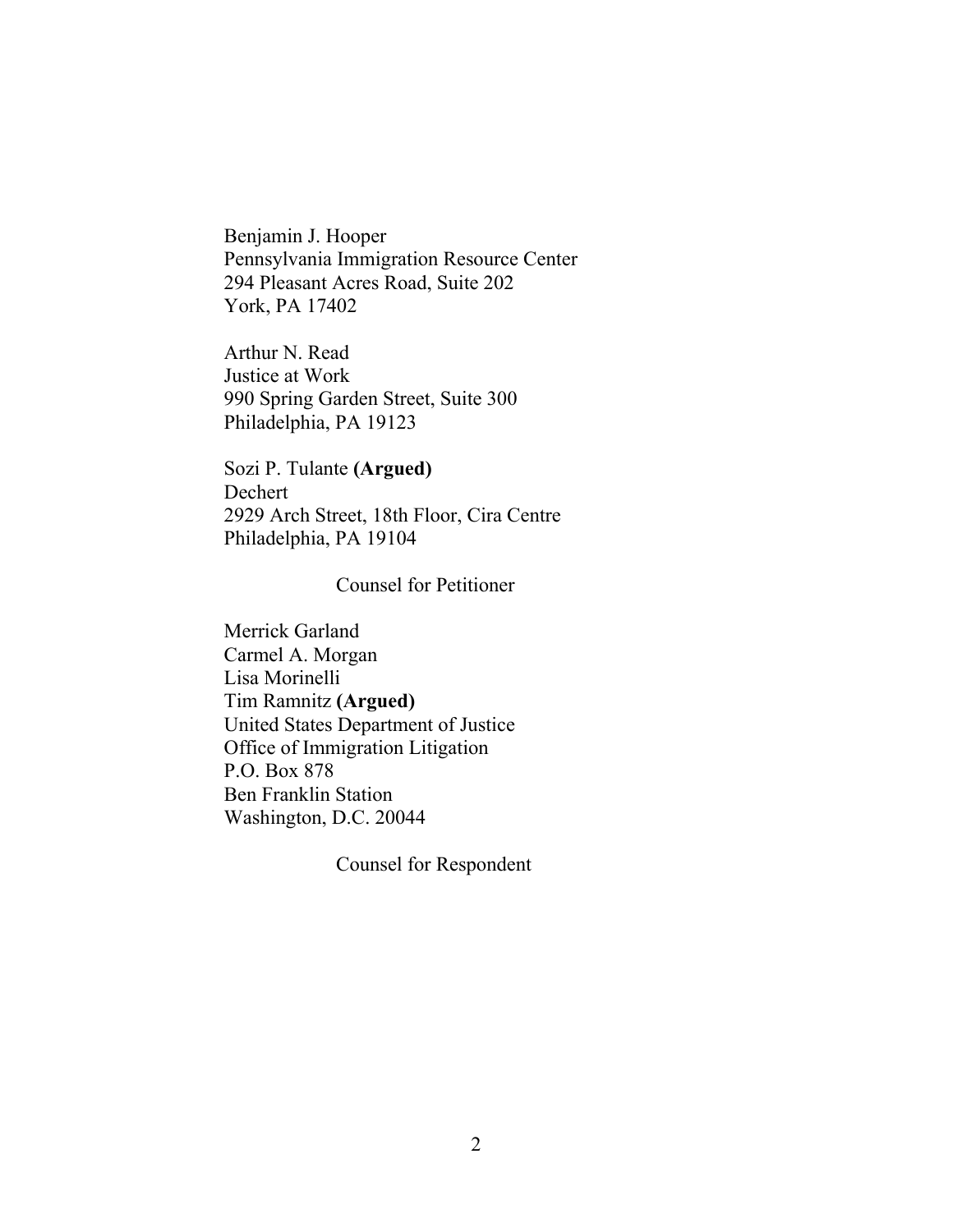Matthew J. Lamberti Community Justice Project 100 Fifth Avenue, Suite 900 Pittsburgh, PA 15222

> Counsel for Amici American Immigration Council, American Immigration Lawyers Association, Casa San Jose, Florence Immigrant and Refugee Rights Project, National Immigrant Justice Center, Northwest Immigrant Rights Project, and Unitarian Universalist Congregation of York

Michael Broadbent Cozen O'Connor 1650 Market Street One Liberty Place, Suite 2800 Philadelphia, PA 19103

> Counsel for Amici Guatemalan-Maya Center, Legal Aid Foundation of Los Angeles, Kids in Need of Defense, and Southern Poverty Law Center

Mary Beth Lyon Cornell Law School Clinical Program 133 Hughes Hall Ithaca, NY 14853

> Counsel for Amici Black Alliance for Just Immigration, Public Justice Center, Capital Area Immigrants' Rights Coalition, and Dolores Street Community Services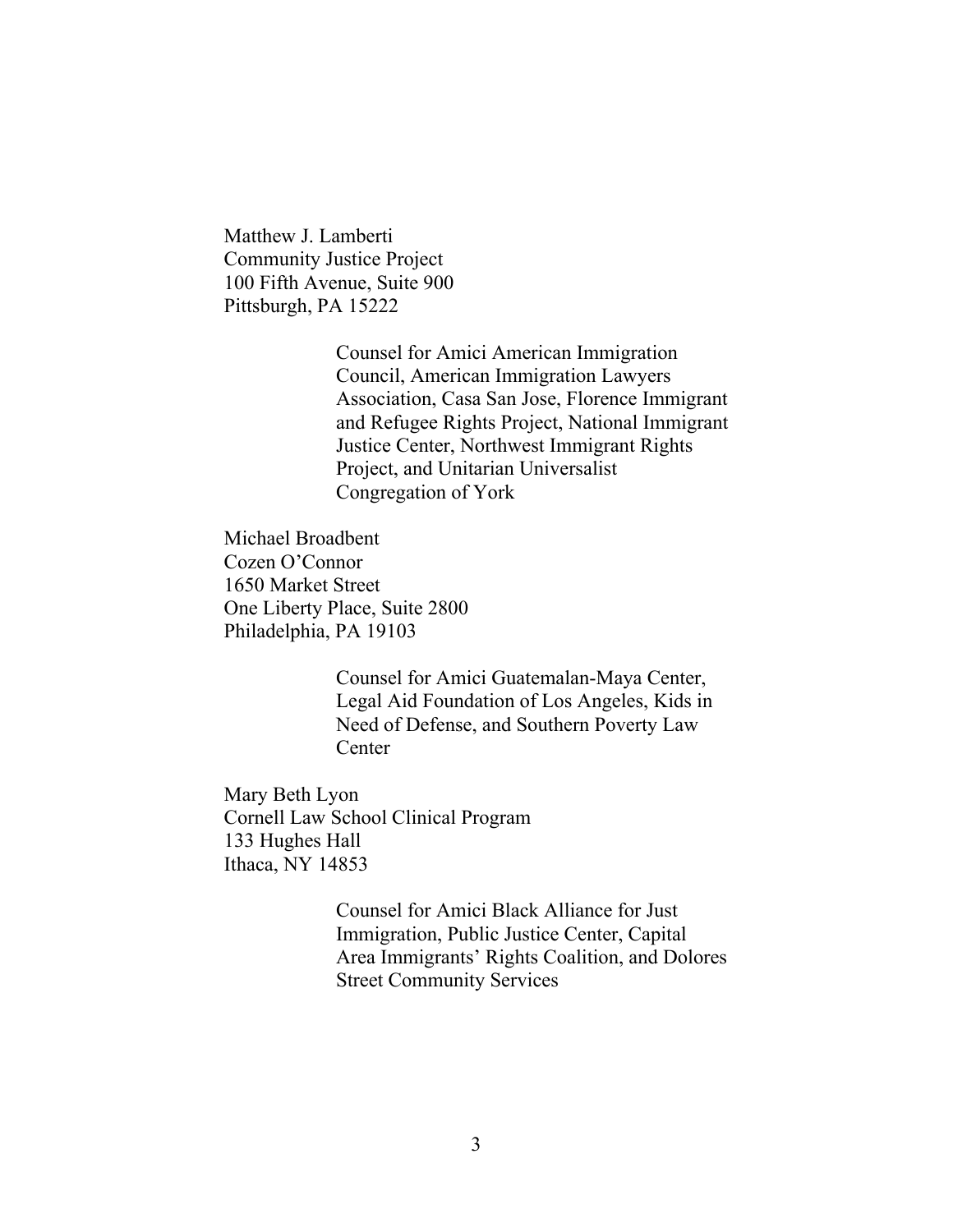Edward J. Sholinsky Schnader Harrison Segal & Lewis 1600 Market Street, Suite 3600 Philadelphia, PA 19103

> Counsel for Amici HIAS Pennsylvania, Esperanza Immigration Legal Services, Chris Rabb, AFRICOM, and VietLead

Sarah H. Paoletti University of Pennsylvania School of Law Transnational Legal Clinic 3501 Sansom Street Philadelphia, PA 19104

> Counsel for Amici Zeid Al Hussein, Fernando Chang-Muy, Juan Mendez, Jennifer Moore, Anne C. Richard, David Robinson, Michel Gabaudan, Ian Matthew Kysel, Jaya Ramji-Nogales, and Eric Schwartz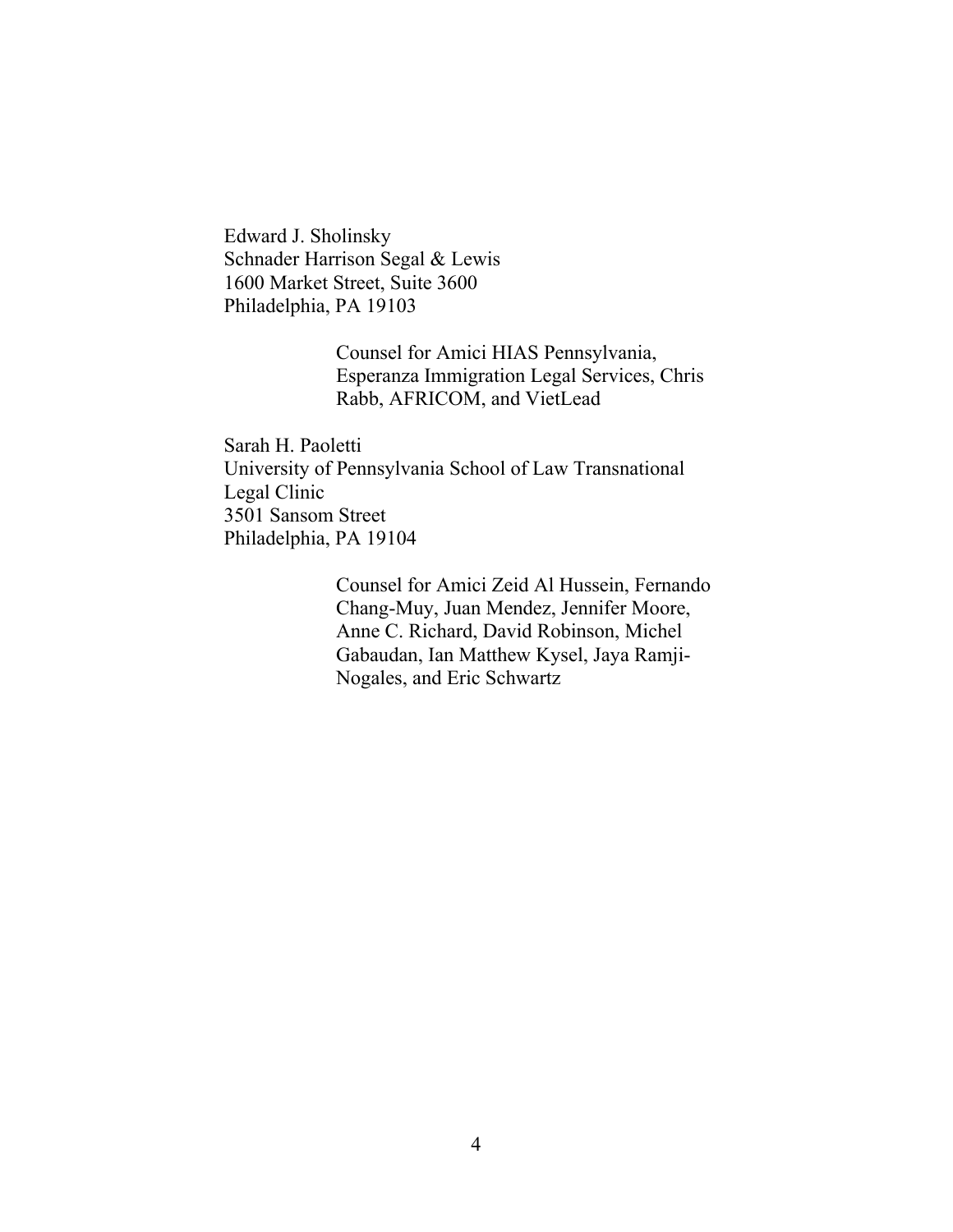## OPINION OF THE COURT  $\frac{1}{2}$  ,  $\frac{1}{2}$  ,  $\frac{1}{2}$  ,  $\frac{1}{2}$  ,  $\frac{1}{2}$  ,  $\frac{1}{2}$  ,  $\frac{1}{2}$  ,  $\frac{1}{2}$

 $\frac{1}{2}$ 

## AMBRO, Circuit Judge

The stakes in removal proceedings—whether a noncitizen<sup>2</sup> will be deported—could hardly be higher. But despite the high stakes, the outcomes of these proceedings sometimes turn on minutiae. Small inconsistencies in a noncitizen's testimony can doom even those cases that might otherwise warrant relief. To ensure testimony is not unfairly characterized as inconsistent, a noncitizen must be able to communicate effectively with the officials deciding his case. Because language barriers can make effective communication impossible, our Court has long recognized the importance of a competent interpreter to ensure the fairness of proceedings to individuals who do not speak English. But what happens if an immigration official does not make a meaningful effort to determine whether a noncitizen has limited proficiency in English?

 Our case exemplifies this problem. Petitioner B.C., a native of Cameroon, primarily speaks "Pidgin" English, and reports that he has only limited abilities in the "Standard" English in which we write this opinion. He fled from Cameroon to the United States after allegedly facing

<sup>&</sup>lt;sup>2</sup> We use the term "noncitizen" as equivalent to the statutory term "alien." *See Barton v. Barr*, 140 S. Ct. 1442, 1446 n.2 (2020) (citing 8 U.S.C. § 1101(a)(3)).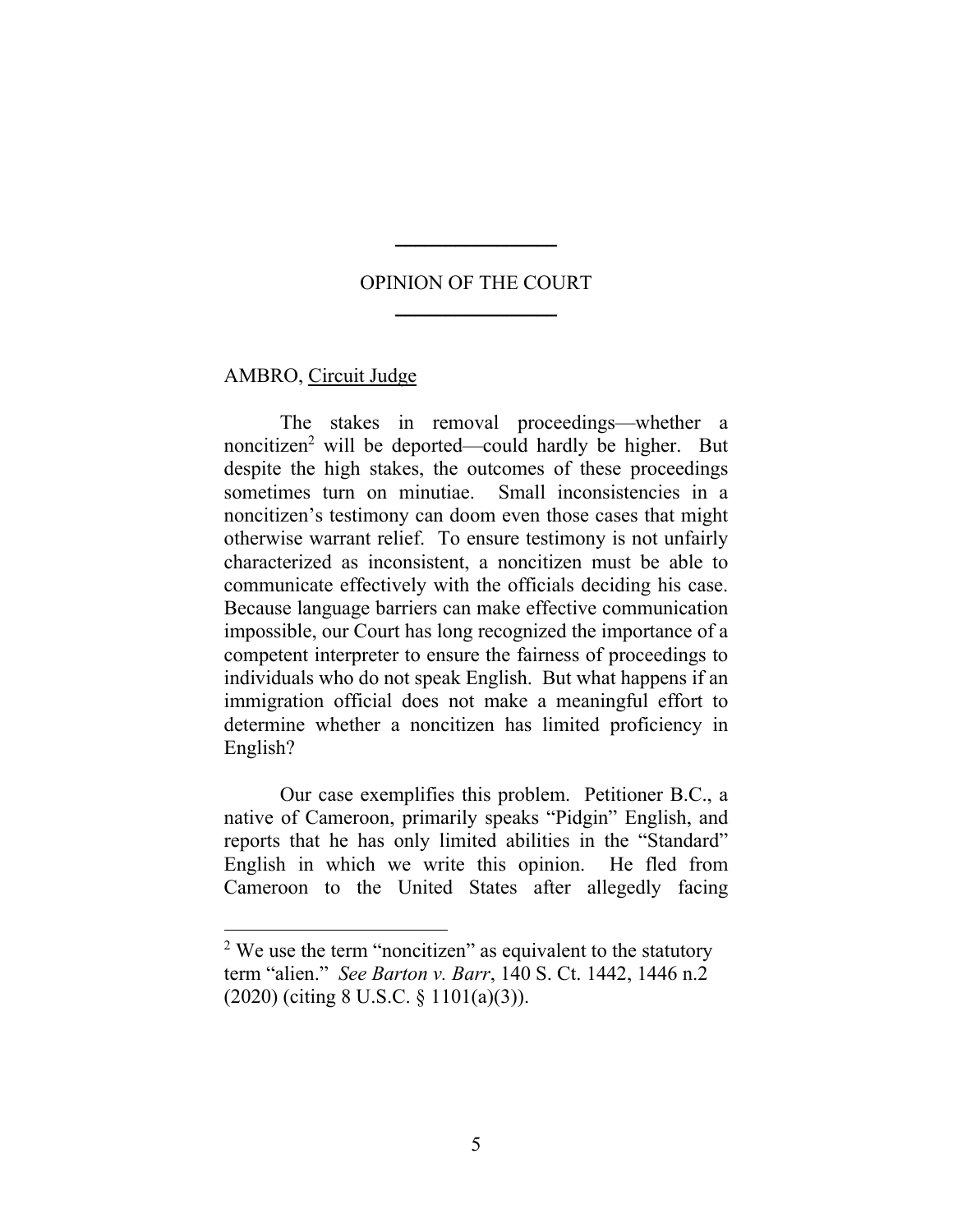persecution at the hands of his government. Soon after his arrival, the United States Department of Homeland Security began removal proceedings against B.C., and he applied for asylum, withholding of removal, and relief under the Convention Against Torture ("CAT"). In a series of interviews and hearings, immigration officials either presumed he spoke "Standard" English or gave him an unhelpful, binary choice between "English or Spanish" or "English or French." And despite persistent clues that he was less than fluent in "Standard" English, he was left to fend for himself in that language without an interpreter. The record shows this resulted in confusion and misunderstanding. Relying on purported "inconsistencies" in the statements B.C. made without the help of an interpreter, the Immigration Judge ("IJ") denied his applications on the ground that he was not credible, and the Board of Immigration Appeals ("BIA") affirmed. When presented with additional country conditions evidence, expert reports on the linguistic differences between "Standard" and "Pidgin" English, and B.C.'s card showing membership in an allegedly persecuted group, the BIA denied his motion to reopen.

 We hold that B.C. was denied due process because the IJ did not conduct an adequate initial evaluation of whether an interpreter was needed and took no action even after the language barrier became apparent. Those failures resulted in a muddled record and appear to have impermissibly colored the agency's adverse credibility determination. We therefore vacate the BIA's decisions and remand for a new hearing on the merits of B.C.'s claims. On remand, the agency must also remedy other errors B.C. has identified, which include dealing with the corroborative evidence he submitted.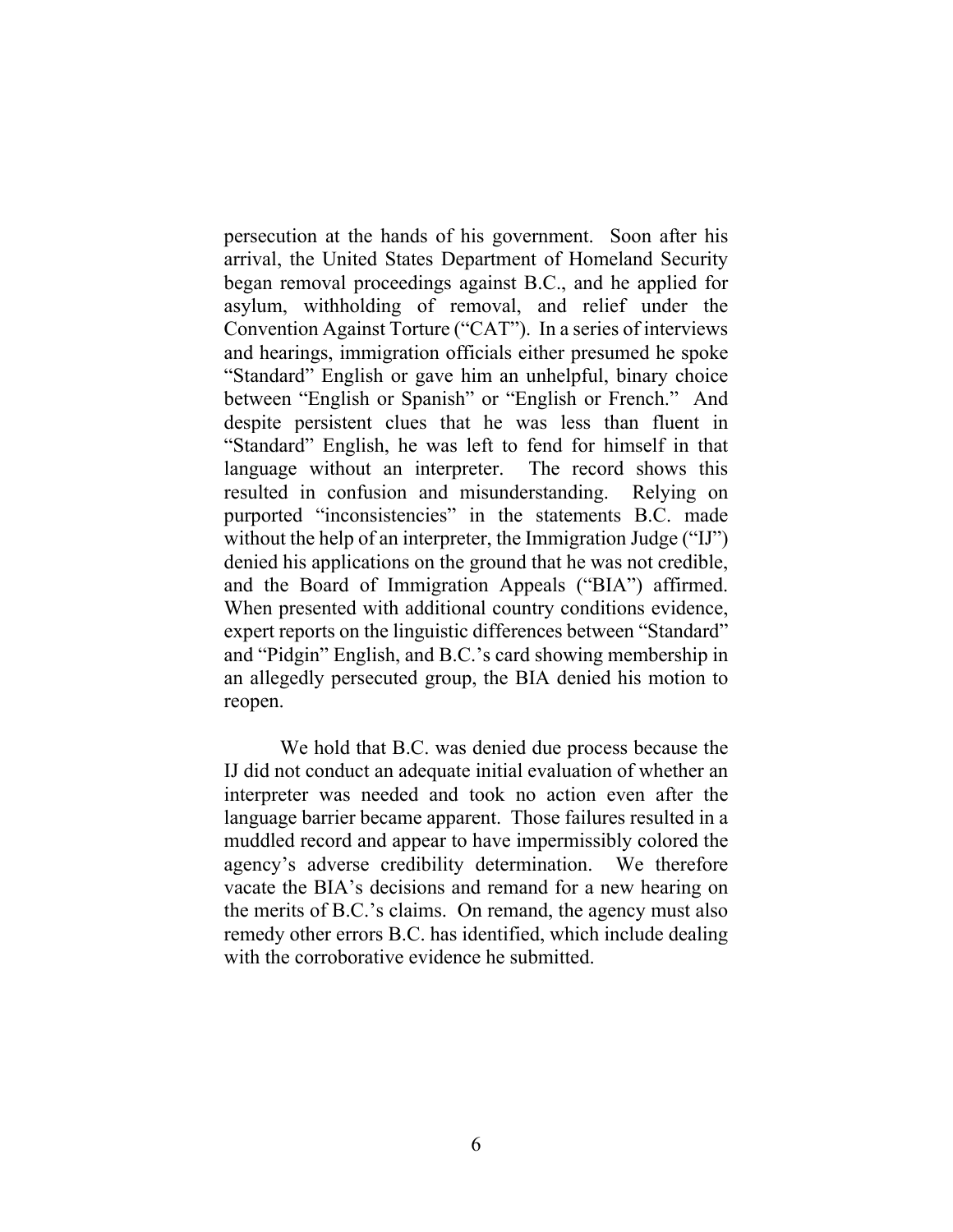### **I. Background**

### **A. "Standard" English vs. "Pidgin" English**

Because the question of law in this appeal ultimately turns on B.C.'s particular English language abilities, we begin by examining the differences between "Standard" and "Pidgin" English. These observations are drawn from the reports of two linguistic experts submitted as exhibits to B.C.'s motion to reopen.

It is undisputed that the primary language spoken in B.C.'s childhood home was "Cameroonian Pidgin English,"3 which is derived from "Standard" English<sup>4</sup> but has evolved into a "distinctly separate language . . . with its own grammatical and linguistic structure." A.R. at 102.Take, for example, the following sentence in "Standard" English: "[I]f it were me," "I would not let him come and visit the children." A.R. at 89. Translated into "Pidgin" English, this sentence would read, "If na mi, a no go gri meik I kam visit dat pikin dem." *Id.* Setting aside the various ways in which the "Pidgin" English sentence might be unintelligible to the "Standard" English speaker (and vice versa), a listener is likely to misunderstand key phrases without proper translation. Translated into "Pidgin" English, "if it *were* me" becomes "if na mi," which a "Standard" English speaker could take to mean "if *not* me." *Id.* (emphasis added).

<sup>&</sup>lt;sup>3</sup> In addition to "Pidgin" English, B.C. speaks the Akum language. He also received some instruction in French during secondary school, though it is not clear how fluent he is in that language.

<sup>&</sup>lt;sup>4</sup> We use the parties' terminology to refer to these two languages.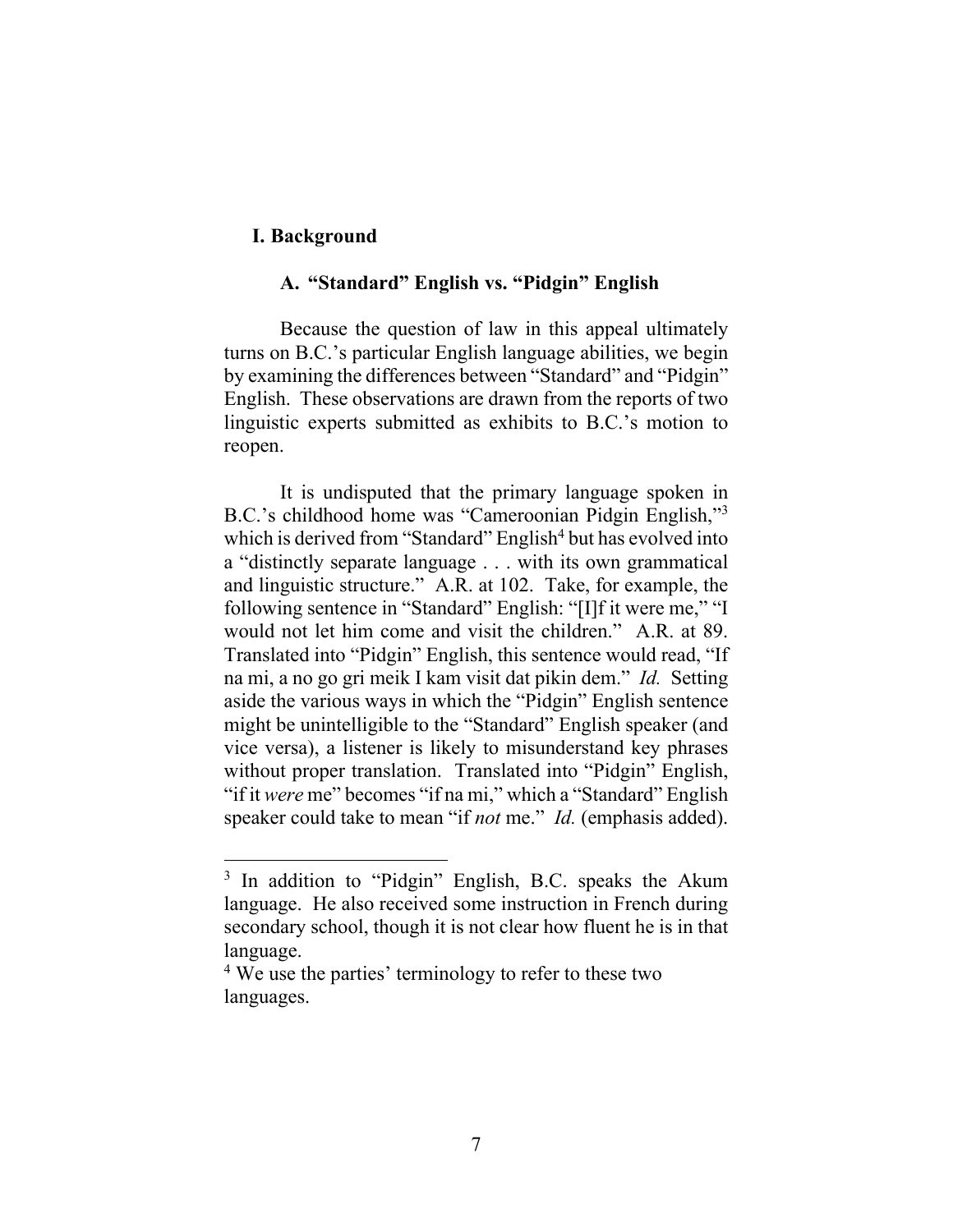Although "Pidgin" English speakers "may understand their language to be 'a version' of ['Standard'] English," a person who is proficient in "Pidgin" English is not automatically proficient in "Standard" English. A.R. at 90. Instead, a "Pidgin" English speaker who wishes to communicate in "Standard" English must learn it as a second language. *Id*. B.C. did not have the benefit of a full education in "Standard" English; he learned some "Standard" English in his village primary school but was given no further "Standard" English instruction thereafter and asserts he was not proficient in that language when he entered the United States.

#### **B. B.C.'s Alleged Persecution in Cameroon**

Speakers of "Pidgin" English, like B.C., are considered "Anglophones" in Cameroon. He reports that Francophones, including the predominantly Francophone Cameroonian government, "do not accept Anglophones in the community and treat them as second-class citizens." A.R. at 238, 348, 440. B.C. claims he was subjected to particularly egregious mistreatment because he was a supporter of an opposition party called the Social Democratic Front ("SDF") and a member of the Southern Cameroon National Council ("SCNC"), a nonviolent political group that advocates for independence from Francophones. B.C. reports that the Cameroonian government arrested and detained him twice as a result of his support for these groups. More gravely, he claims military officers shot and killed his brother at an SCNC demonstration. With the help of family friends, B.C. managed to escape the country, and he entered the United States in January 2018.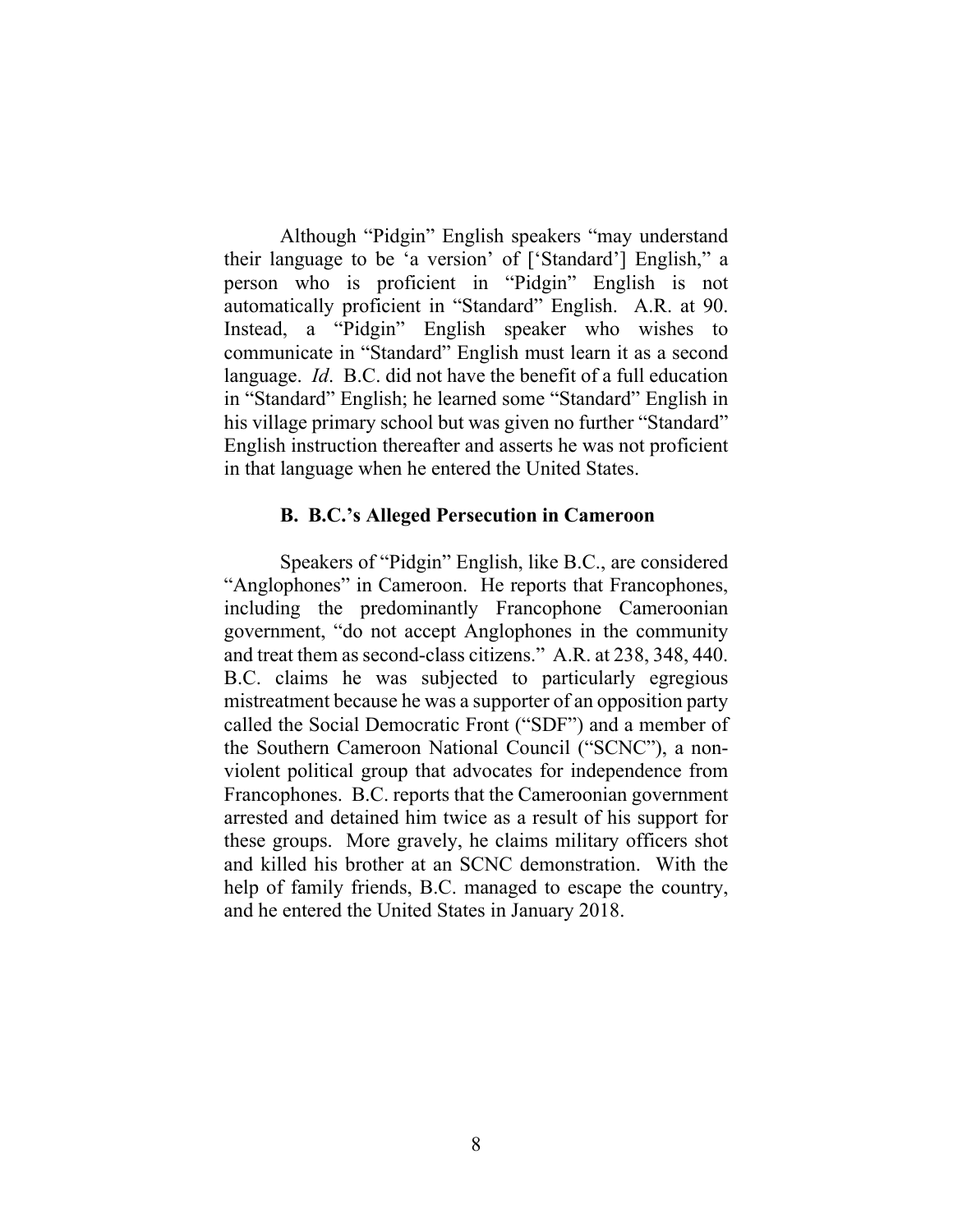#### **C. Initial Interactions with Immigration Officials**

Upon entry, officers of the United States Customs and Border Protection ("Customs") interviewed B.C. and seized his documents. Among those documents was a card listing him as a member of the SCNC. As a result of the interview, Customs determined he was subject to removal and placed him in detention. No interpreter was provided during this interview, and, as B.C. reported, he therefore "did [his] best with [his] limited ['Standard'] English." A.R. at 123. When he expressed a fear of returning to Cameroon, the Customs officer referred him for a credible fear interview, which is a threshold proceeding conducted by an asylum officer from the United States Citizenship and Immigration Services ("USCIS") to determine whether a case should be referred to an IJ for a full hearing.

About three weeks later, B.C. attended his credible fear interview. Again, no interpreter was provided. B.C. reports that, "[a]lthough [he] did not always understand everything [he] was asked," he "did [his] best to use . . . [']Standard['] English" during the interview. *Id.* The asylum officer determined B.C. had established the requisite credible fear and referred his case to an IJ. Throughout this period and in preparation for his appearance before the IJ, B.C. asked the Government to return his SCNC membership card numerous times, but the Government failed to do so and he was unable to get the card back for more than a year.

### **D. Appearances before the IJ**

B.C. subsequently made multiple appearances before the IJ. Because the IJ's approach to the language issue varied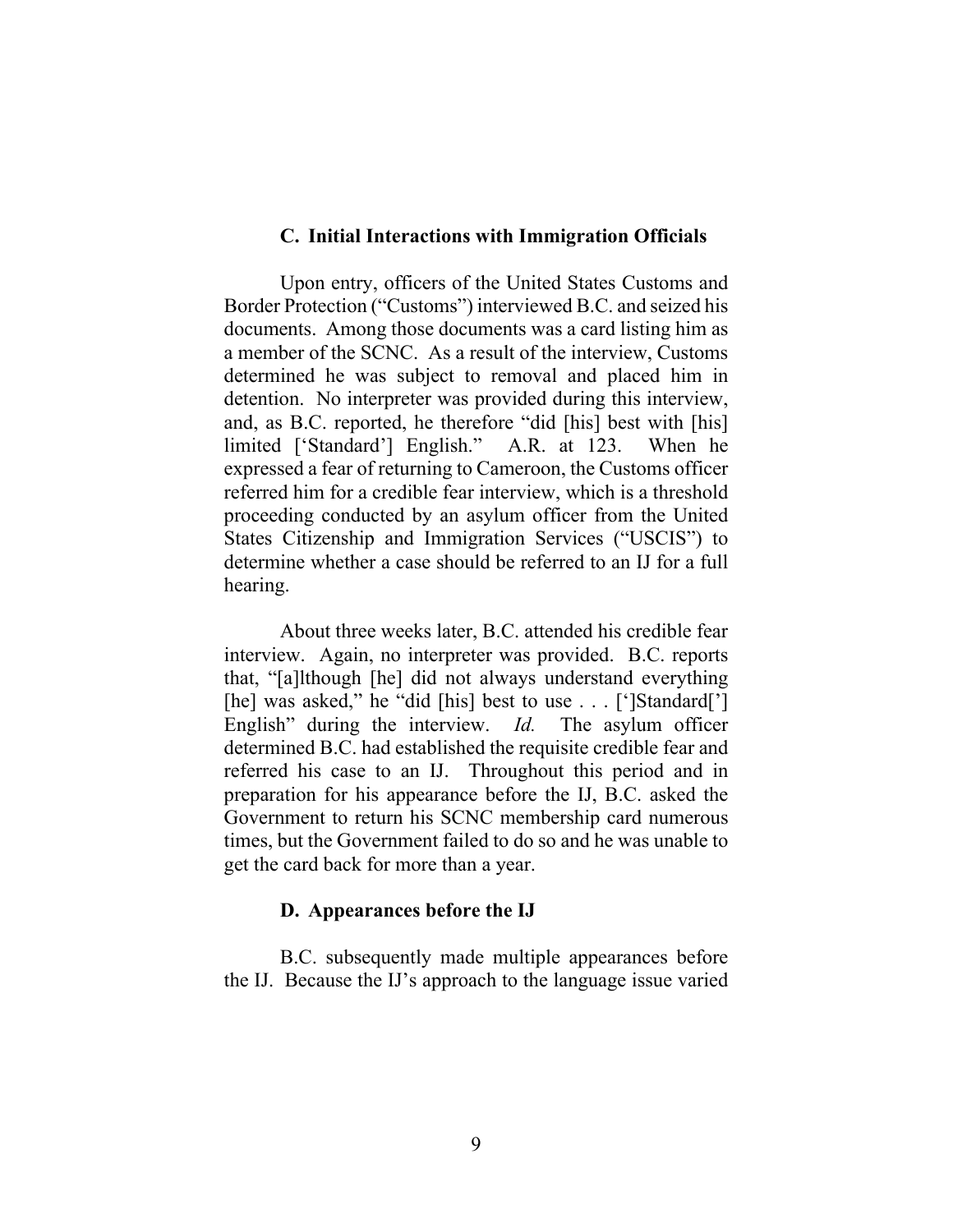by hearing, we describe the events of each hearing in detail. Notably, over the course of these proceedings, B.C. (who was appearing *pro se*) was not once asked to identify in his own words the languages he speaks or offered a "Pidgin" English interpreter.

#### **1. First Appearance**

B.C. first appeared before the IJ in March 2018. The scene was passing strange: Due to a "scrivener's error," B.C.'s Notice to Appear erroneously stated that he was a citizen of Guatemala. A.R. at 438. He therefore found himself at a preliminary group hearing with noncitizens who primarily spoke Spanish and where the only available interpreter was a Spanish speaker. When the IJ turned to B.C., he did not ask what languages B.C. spoke, but instead gave him a simple choice between two languages: "Spanish or English?" A.R. at 460. Having no other option, B.C. chose English. *Id.* In "Standard" English and with a Spanish interpreter, the IJ then explained the removal process to the group.

### **2. Second Appearance**

A few days later, B.C. appeared before the IJ again for an individual hearing. The IJ opened the hearing by introducing a Spanish interpreter without asking whether B.C. spoke that language. Because B.C. is not a Spanish speaker, he interjected with one word: "English." *Id.* The IJ did not inquire about what type of English B.C. spoke, instead asking him preliminary questions in "Standard" English and clarifying that he was not in fact a citizen of Guatemala. In the middle of the proceeding, the IJ asked B.C., "Do you need a French interpreter or are you okay with the English?" A.R. at 480.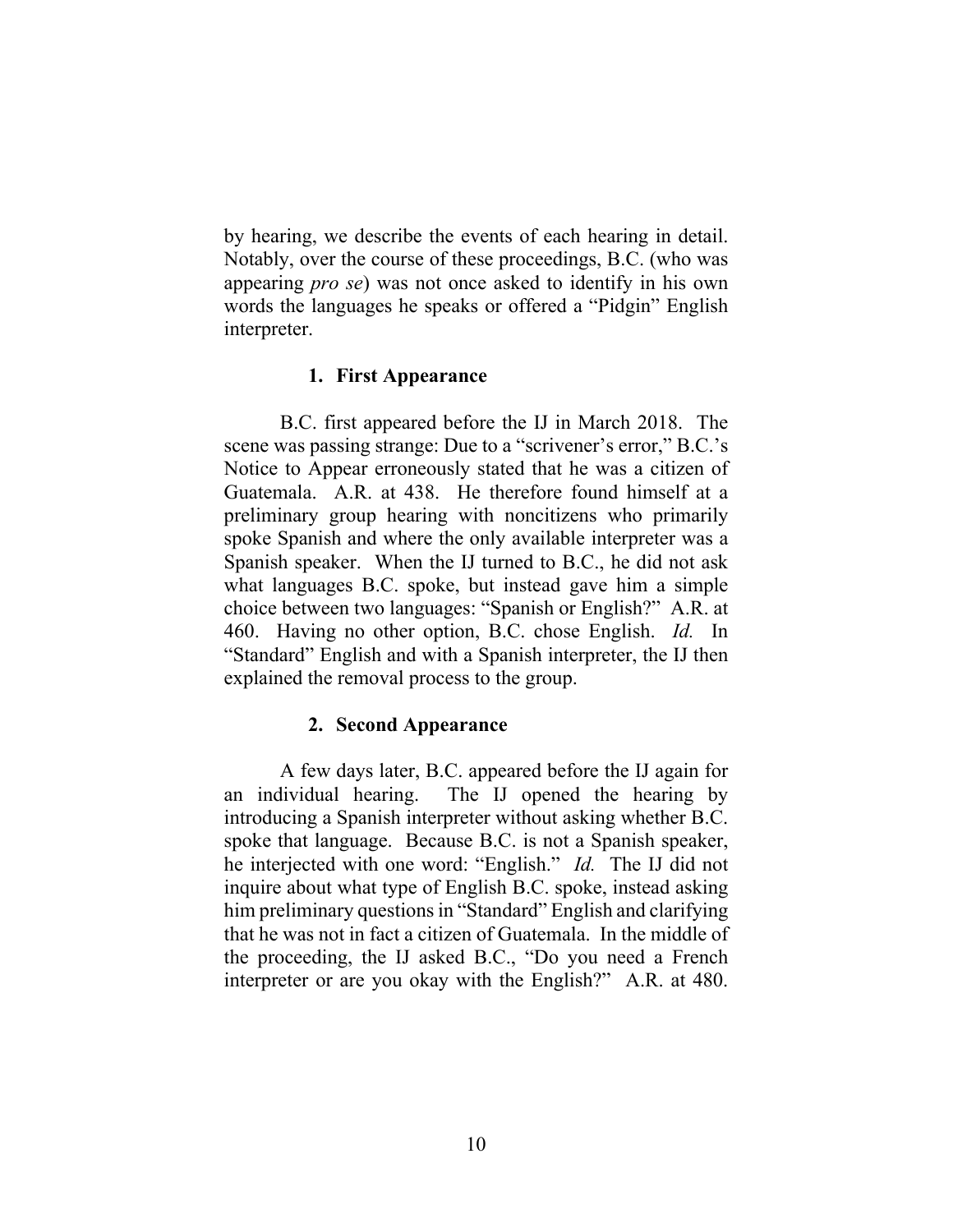B.C. responded that he was "okay in English." *Id.* The IJ later asked if B.C. "read and underst[ood] French and English," to which B.C. responded, "I read and understand English and French, a little bit." A.R. at 484–85.

In response to the IJ's substantive questions, B.C. admitted that he entered the United States without the appropriate documentation. The IJ therefore sustained the removability charge. B.C. then filed applications for asylum, withholding of removal, and protection under the CAT, which he later supplemented with various supporting documents, including his brother's Cameroonian death certificate, evidence of country conditions in Cameroon, and statements from friends corroborating the circumstances of his brother's death.

## **3. Merits Hearing**

For months after these preliminary hearings, B.C. remained in detention and attempted to improve his "Standard" English. In July 2018, the IJ convened a merits hearing. B.C. again appeared *pro se*. The IJ asked him a series of questions without first inquiring whether he needed an interpreter and instead asking only whether he was an "English speaker" or an "Anglophone." A.R. at 526, 531, 543.The hearing transcript suggests there was a language barrier between B.C. and the IJ. For example, at least 36 separate times the transcript records B.C.'s testimony as "indiscernible," meaning the court reporter was unable to decipher what he was saying. And the IJ frequently interrupted B.C. to criticize him for sounding "memorized" and "stilted." *See* AR at 539–41, 549, 554–55, 588.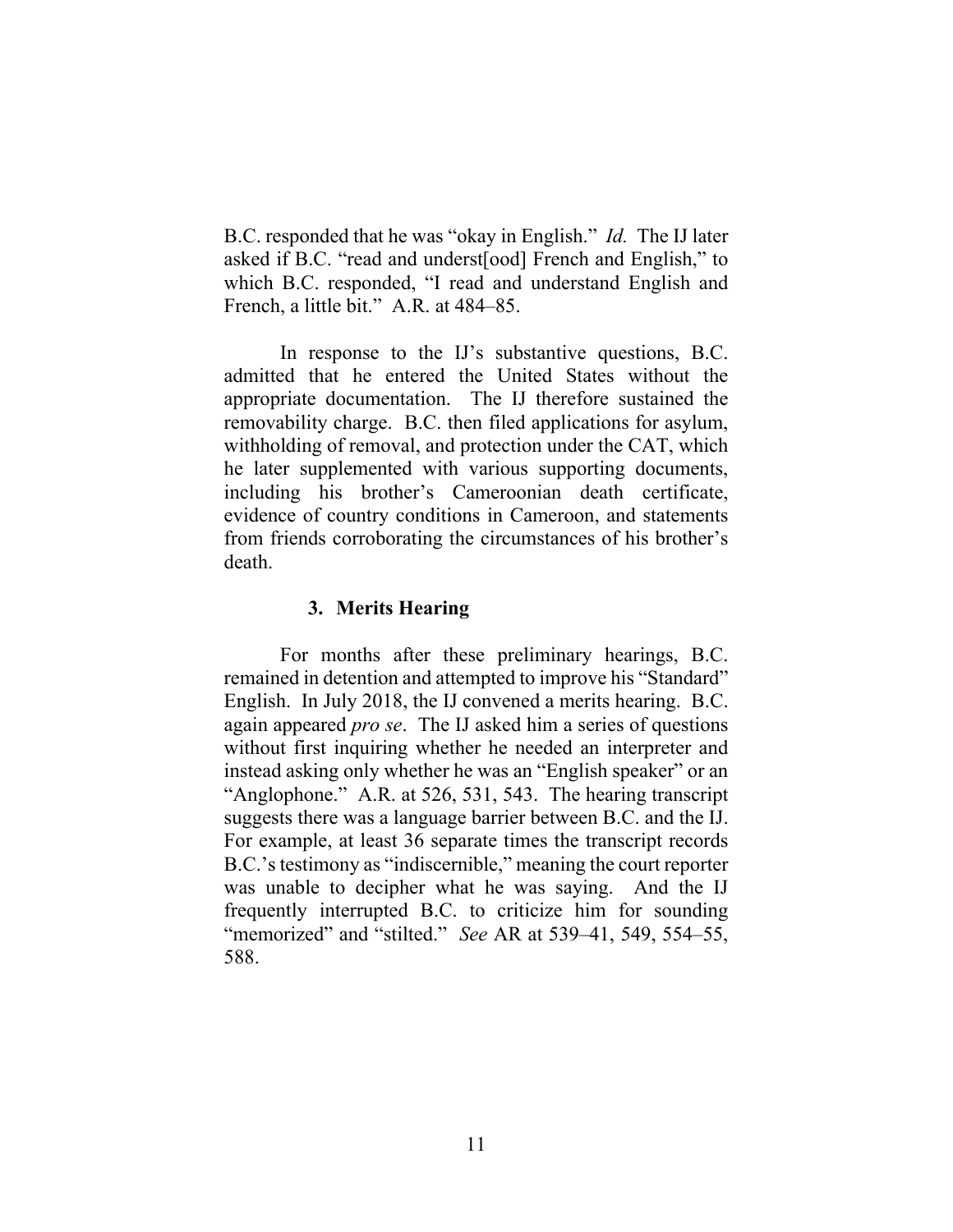After the questioning concluded, the IJ and B.C. had a lengthy discussion demonstrating the IJ's failure to appreciate the distinction between "Standard" and "Pidgin" English. We reproduce portions of the conversation below to illustrate the depth of the misunderstanding between the two:

> [Judge:] When we first started off, I have to tell you something, you were running like a train out of the station. Almost like you memorized something and I couldn't . . . understand what was going on because it was very stilted. And I'm trying to be as understanding as possible but there are some inconsistencies from what the Asylum Officer said . . . .

> [B.C.:] Your Honor, maybe it was the language because --

[Judge:] You speak English. I speak English.

[B.C.:] Yes, my English wasn't fluent [during the interview with the asylum officer]. I speak, it wasn't really coming out. But now I practice a lot . . . . [Judge:] . . . . [W]hy would you have to practice English if your mom and your family spoke English at home? [B.C.:] I started English just in primary school. Going to secondary school, we have just French. [Judge:] But what did your parents speak? [B.C.:] Huh. [Judge:] What did your mom and dad speak? [B.C.:] They speak our local language. [Judge:] What is it? [B.C.:] That's Pidgin. [Judge:] Pidgin English.

[B.C.:] Pidgin English, yes.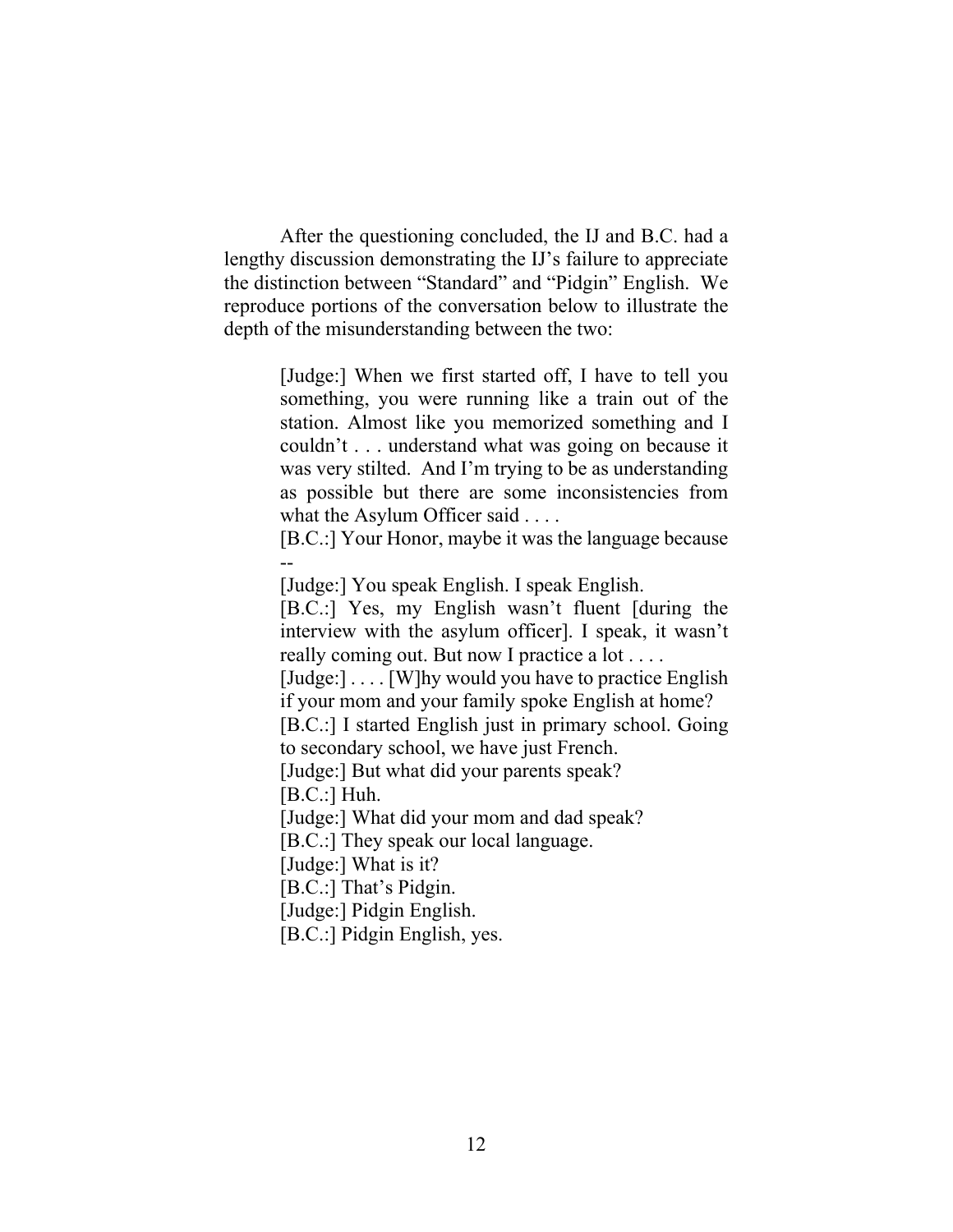[Judge:] Well, I know Pidgin English<sup>5</sup>.... Why did you have to practice English? [B.C.:] Huh? [Judge:] Why would you have to practice English if that's your native language?

[B.C.:] Your Honor, when I went to secondary school . . . .

[Judge:] . . . . But when did you start secondary school? How old were you?

[B.C.:] . . . . I was already 13 years old.

[Judge:] Right. So you had spent 13 years of your life speaking English, right?

[B.C.:] Yes.

[Judge:] So you wouldn't need to relearn it at your age . . . .

[B.C.:] I go to school and come back home, it's just Pidgin only used in the house.

[Judge:] I don't know about that. I don't know if you need to learn English.

A.R. at 588–91.

<sup>&</sup>lt;sup>5</sup> Although the IJ asserted that he "kn[ew] [']Pidgin['] English," the record belies this contention. There is no indication from the transcript that the IJ made an effort to speak to B.C. in any language other than "Standard" English. The IJ's suggestion that he spoke "Pidgin" English therefore seems to underscore the extent of his misunderstanding about what "Pidgin" English is.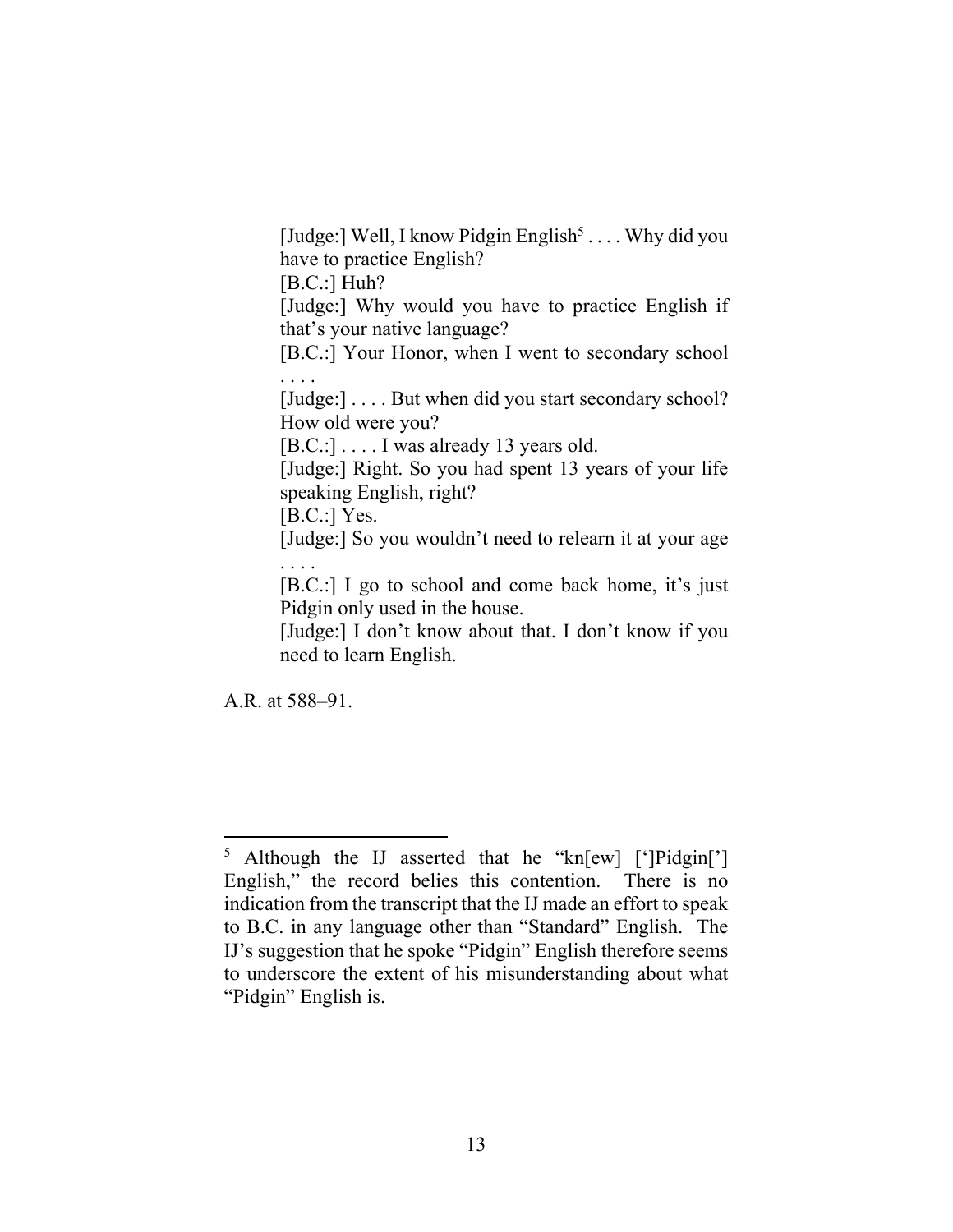#### **4. The IJ's Decision**

The IJ subsequently denied all relief and ordered B.C removed. His decision rested solely on the conclusion that B.C. did not testify credibly and thus the IJ did not reach the merits of B.C.'s claims. The IJ was primarily concerned with "inconsistencies" between B.C.'s representations to the asylum officer and testimony at the merits hearing, and with his demeanor at the merits hearing. Again failing to acknowledge the distinction between "Standard" and "Pidgin" English, the IJ found B.C.'s "explanations regarding any language issues with the asylum officer inadequate and unconvincing, given his claim that he is an English speaker and the questions were simple and asked multiple times." A.R. at 446. Finally, although the IJ had previously acknowledged that members of the SCNC and SDF may face persecution in Cameroon, he suggested it was troubling that B.C. "did not submit evidence of his membership" in either organization. A.R. at 444. Notably, the IJ did not mention that the reason B.C. lacked this evidence was because the Government had confiscated his SCNC membership card and failed to give it back in time for the hearing. Nor did the IJ substantively discuss or credit any of the other documents that B.C. provided in support of his application.

### **5. Proceedings before the BIA**

B.C. appealed to the BIA, arguing that the IJ violated his right to due process by neglecting to ascertain the languages he speaks proficiently or provide an interpreter, made an unsupported adverse credibility determination, and failed to consider his documentary evidence. The BIA dismissed the appeal because it was "unpersuaded . . . that [B.C.'s] English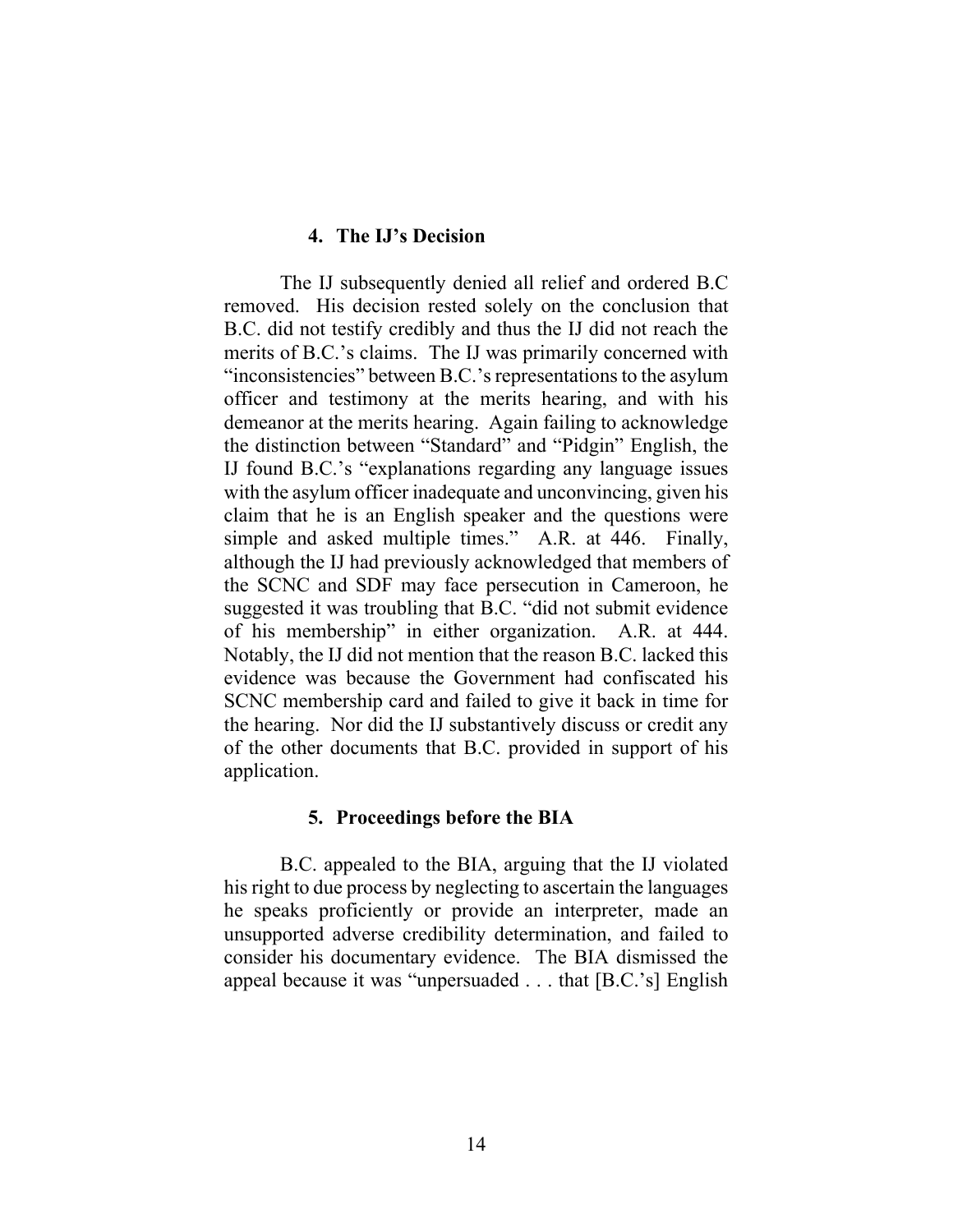was limited enough to trigger" the need for language assistance. A.R. at 342. The BIA also concluded the IJ's adverse credibility finding was not clearly erroneous because it was supported by numerous inconsistencies in the record. *Id.*  Although the IJ failed to discuss specifically the documentary evidence supporting B.C.'s application, the BIA decided this was not an error because the IJ made a blanket statement that "all evidence not mentioned was fully considered." A.R. at 343.

After the BIA's decision, and with the assistance of counsel, B.C. was finally able to get his SCNC membership card back from the Government. Based in part on this evidence, B.C. moved for reconsideration and reopening of his case, which the BIA denied. B.C. petitioned us for review of the BIA's initial decision and its denial of the motion for reconsideration. We consolidated the petitions and granted a stay of removal.

### **II. Jurisdiction and Standard of Review**

The BIA's jurisdiction arose under 8 C.F.R. §§ 1003.1(b)(3) and 1003.2. We have jurisdiction under 8 U.S.C. § 1252 to review the BIA's decision, and we review the IJ's decision to the extent the BIA "substantially relied on that opinion." *Camara v. Att'y Gen.*, 580 F.3d 196, 201 (3d Cir. 2009), *as amended* (Nov. 4, 2009). We review legal questions anew, *Serrano-Alberto v. Att'y Gen.*, 859 F.3d 208, 213 (3d Cir. 2017), factual determinations and findings of credibility for substantial evidence, *Abulashvili v. Att'y Gen.*, 663 F.3d 197, 202 (3d Cir. 2011), and the denial of a motion to reconsider or reopen for abuse of discretion, *Serrano-Alberto*, 859 F.3d at 213.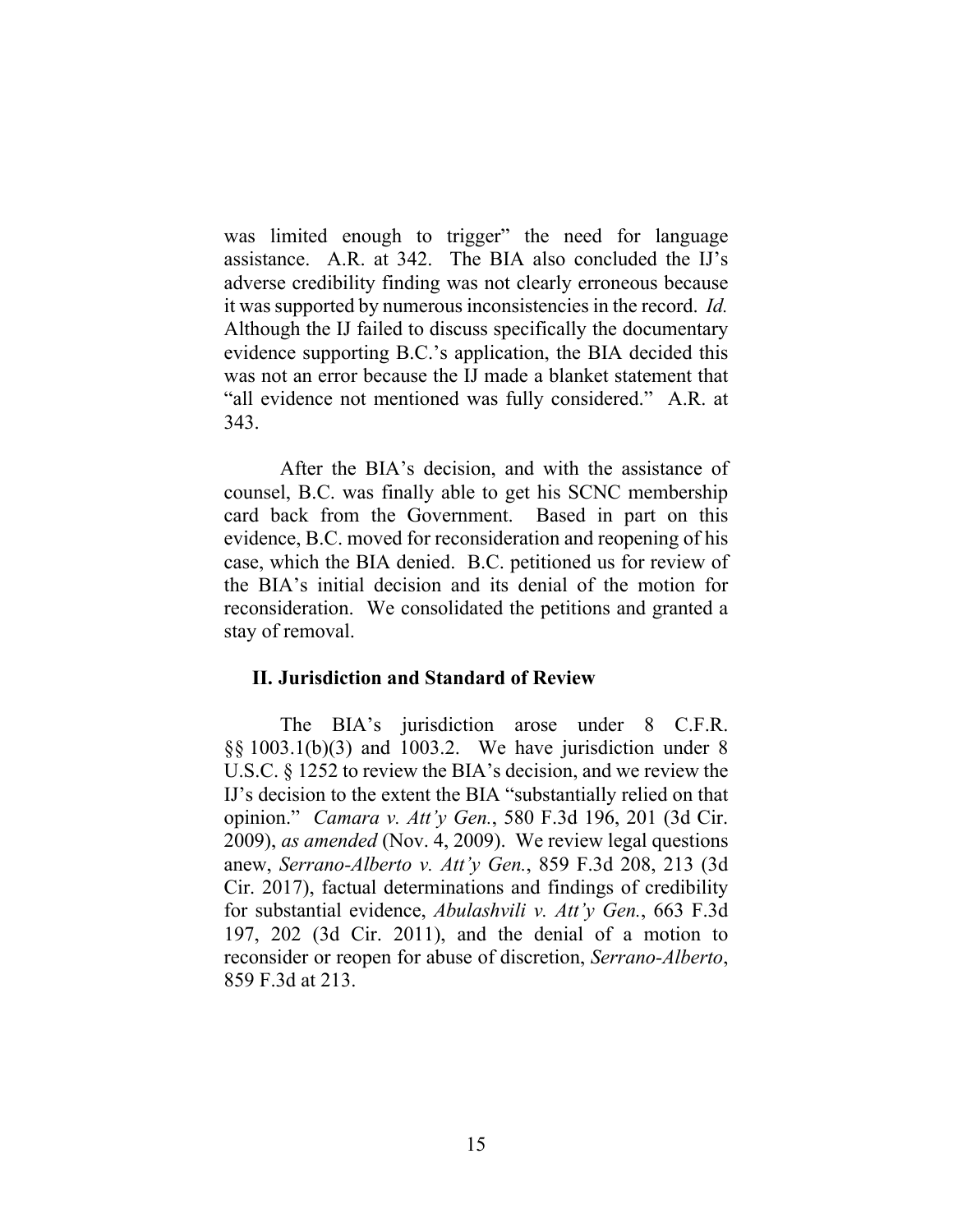### **III. Discussion**

The BIA did not evaluate, and we have no occasion to review, the merits of B.C.'s claims for asylum, withholding of removal, and relief under the CAT. Instead, we are primarily asked to determine whether the proceedings were "conducted in a fair enough fashion for one to determine that the BIA's decision was based on reasonable, substantial, and probative evidence." *Cham v. Att'y Gen.*, 445 F.3d 683, 693 (3d Cir. 2006) (citation omitted). We conclude they were not.

#### **A. Due Process**

The Fifth Amendment's Due Process Clause applies to noncitizens in the United States. *Zadvydas v. Davis*, 533 U.S. 678, 693 (2001). "[A]s a matter of due process," B.C. deserves "a full and fair hearing on his application[s]" for asylum, withholding of removal, and relief under the CAT. *Cham*, 445 F.3d at 691. There are three pillars of a fair hearing: (1) the IJ engages in fact-finding based on the record made at a hearing and disclosed to the noncitizen; (2) the noncitizen has the opportunity to make arguments and present evidence on his/her own behalf; and (3) the IJ makes an individualized determination of the noncitizen's claims. *Chong v. Dist. Dir., I.N.S.*, 264 F.3d 378, 386 (3d Cir. 2001).

For two reasons, we hold the second pillar was not satisfied here. First, at the beginning of the removal process, the IJ did not take adequate steps to evaluate whether B.C. needed an interpreter. And second, as the merits hearing proceeded, the IJ failed to identify that an interpreter might be needed, even though there was ample evidence that B.C. might not be sufficiently proficient in "Standard" English. This had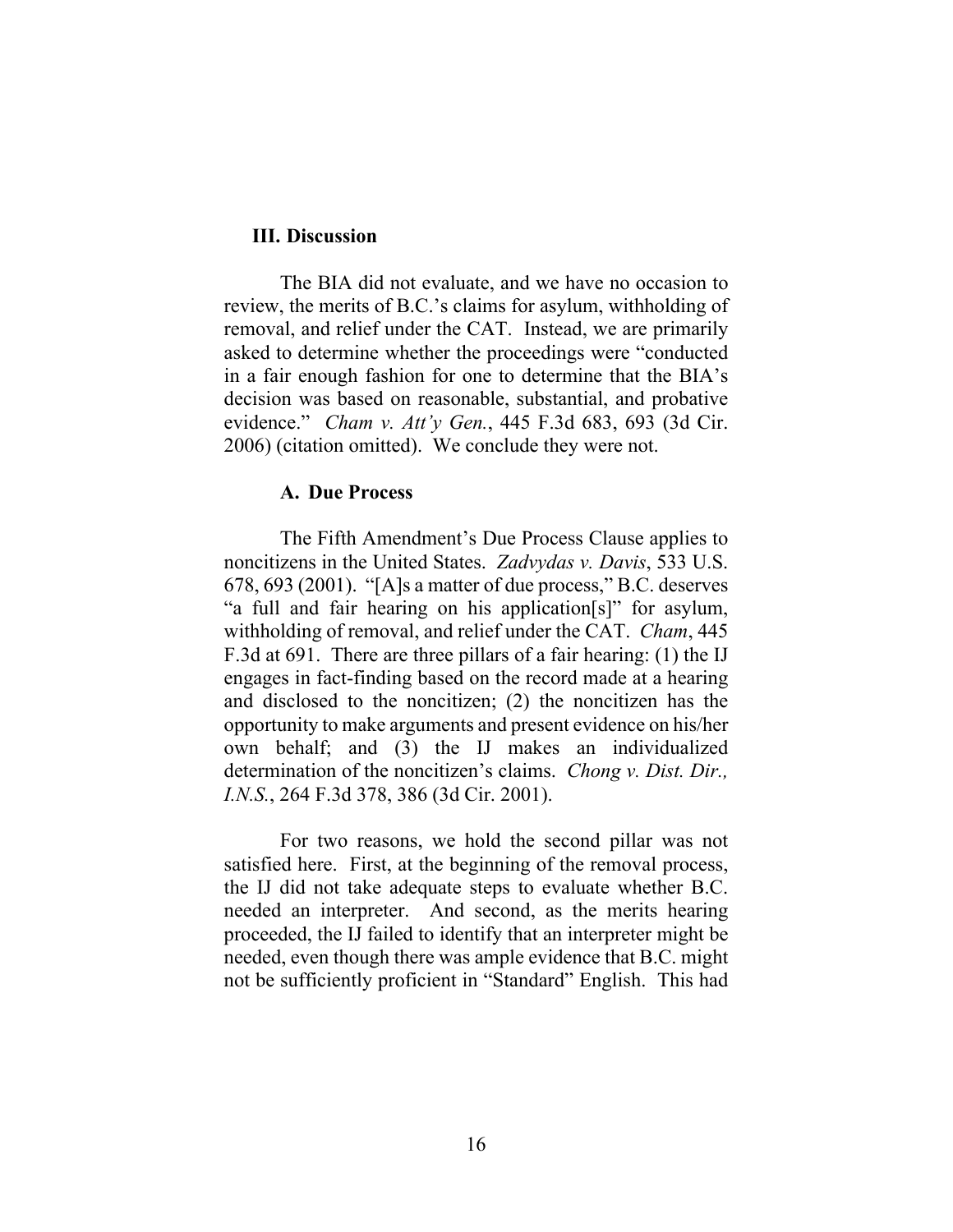the potential to, and likely did, affect the outcome of the proceeding. We therefore remand for the IJ to conduct a new hearing.

## **1. Failure to conduct an adequate threshold inquiry into the need for an interpreter**

It is well established that the provision of an interpreter is a "minimum" requirement of a fair hearing for asylum applicants who have limited English proficiency; otherwise, an applicant's "procedural rights would be meaningless in cases where the judge and . . . applicant cannot understand each other." *Marincas v. Lewis*, 92 F.3d 195, 204 (3d Cir. 1996)<sup>6</sup>; *see also, e.g.*, *Perez-Lastor v. I.N.S.*, 208 F.3d 773, 778 (9th Cir. 2000) ("It is long-settled that a competent translation is fundamental to a full and fair hearing. If a[] [noncitizen] does not speak English, deportation proceedings must be translated into a language the [noncitizen] understands."); *Augustin v. Sava*, 735 F.2d 32, 37 (2d Cir. 1984) ("A hearing is of no value when the [noncitizen] and the judge are not understood. . . . The very essence of due process is a 'meaningful opportunity to be heard.'") (citation omitted); *Matter of Tomas*, 19 I. & N. Dec. 464, 465 (BIA 1987) ("The presence of a competent

<sup>6</sup> *Marincas* involved the requirements for a fair hearing under the Refugee Act of 1980, Pub. L. No. 96-212 (1980), not the Due Process Clause of the Fifth Amendment. However, we made clear that those requirements are overlapping, because "fairness mandate[s] that the asylum procedure promulgated by the Attorney General [under the Refugee Act] provide the most basic of due process." 92 F.3d at 203. And "the most basic of due process," in turn, requires the provision of an interpreter to a noncitizen who has limited English proficiency.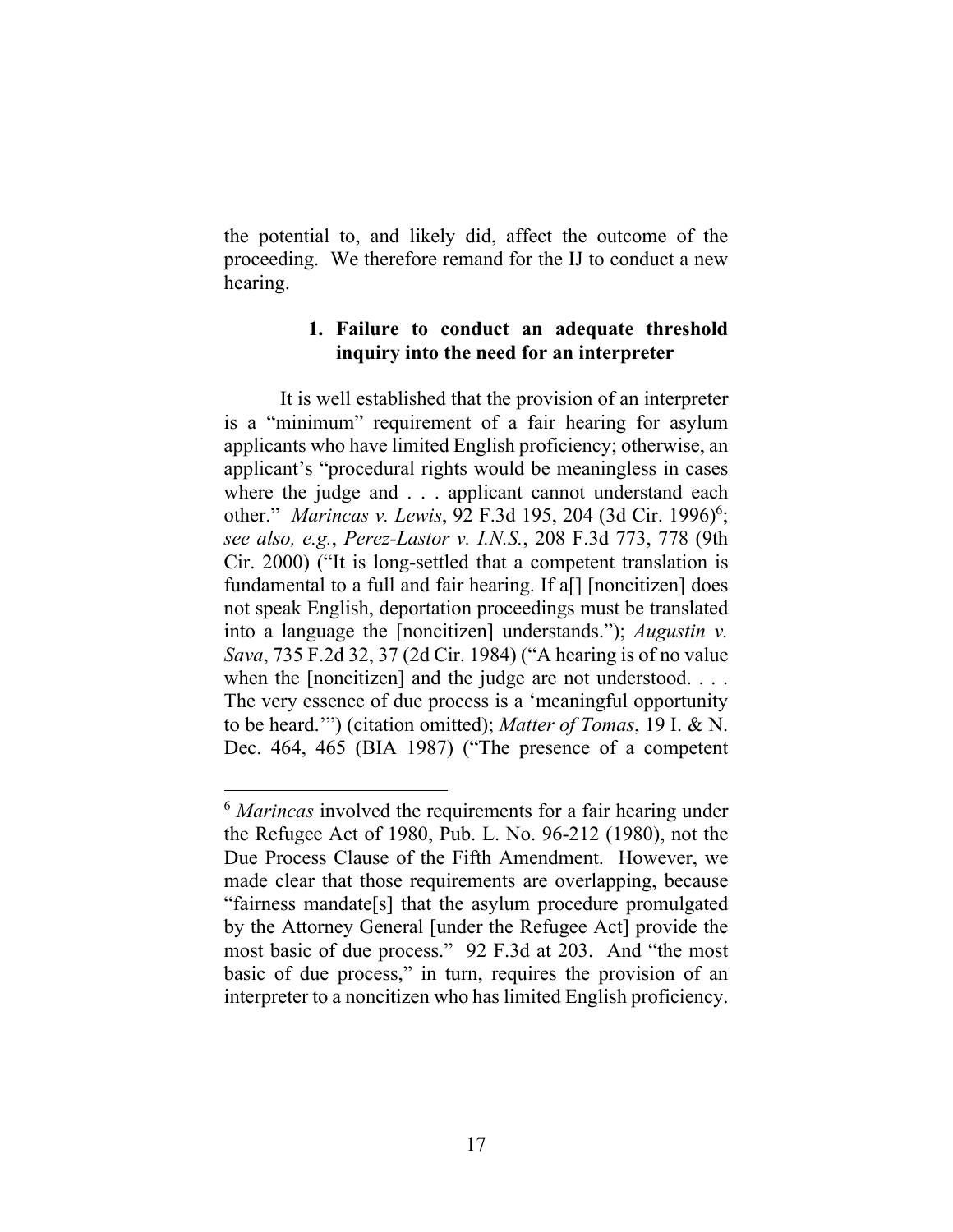interpreter is important to the fundamental fairness of a hearing, if the [noncitizen] cannot speak English fluently.").

The Government does not dispute this requirement. *See* Gov. Br. at 48–49 n.6 ("There is . . . no dispute that, of course, the agency has a duty to provide translation services in the absence of standard English proficiency."); Oral Arg. Tr. at 43:10–15 (Q: "I take it the government doesn't dispute the notion that those who [have limited English proficiency], that due process requires that those types of aliens be provided an interpreter." A: "Do not dispute that. Due process does require someone [who has limited English proficiency] to have an interpreter."). Nor does the Government dispute that as a practical matter, before an interpreter can be provided, there must "be some determination at the outset of a hearing whether an interpreter is required or not." Oral Arg. Tr. at 44:11–13. Instead, the parties disagree about what that determination must include to satisfy due process. The Government argues that the procedures the IJ followed here—which included giving B.C. a binary choice between two languages and asking him if he was an "English speaker"—are sufficient. B.C. contends that due process requires a more robust inquiry. For the reasons discussed below, we agree with B.C. and hold that due process requires IJs to determine whether a noncitizen has a sufficient level of proficiency in "Standard" English to proceed without an interpreter. This may begin by giving noncitizens a meaningful chance to express, on their own terms at the outset of a hearing, the languages in which they are sufficiently proficient.

In analyzing due process claims, we turn to the three factors described decades ago in *Mathews v. Eldridge*, 424 U.S. 319, 335 (1976): (1) the interest at stake for the individual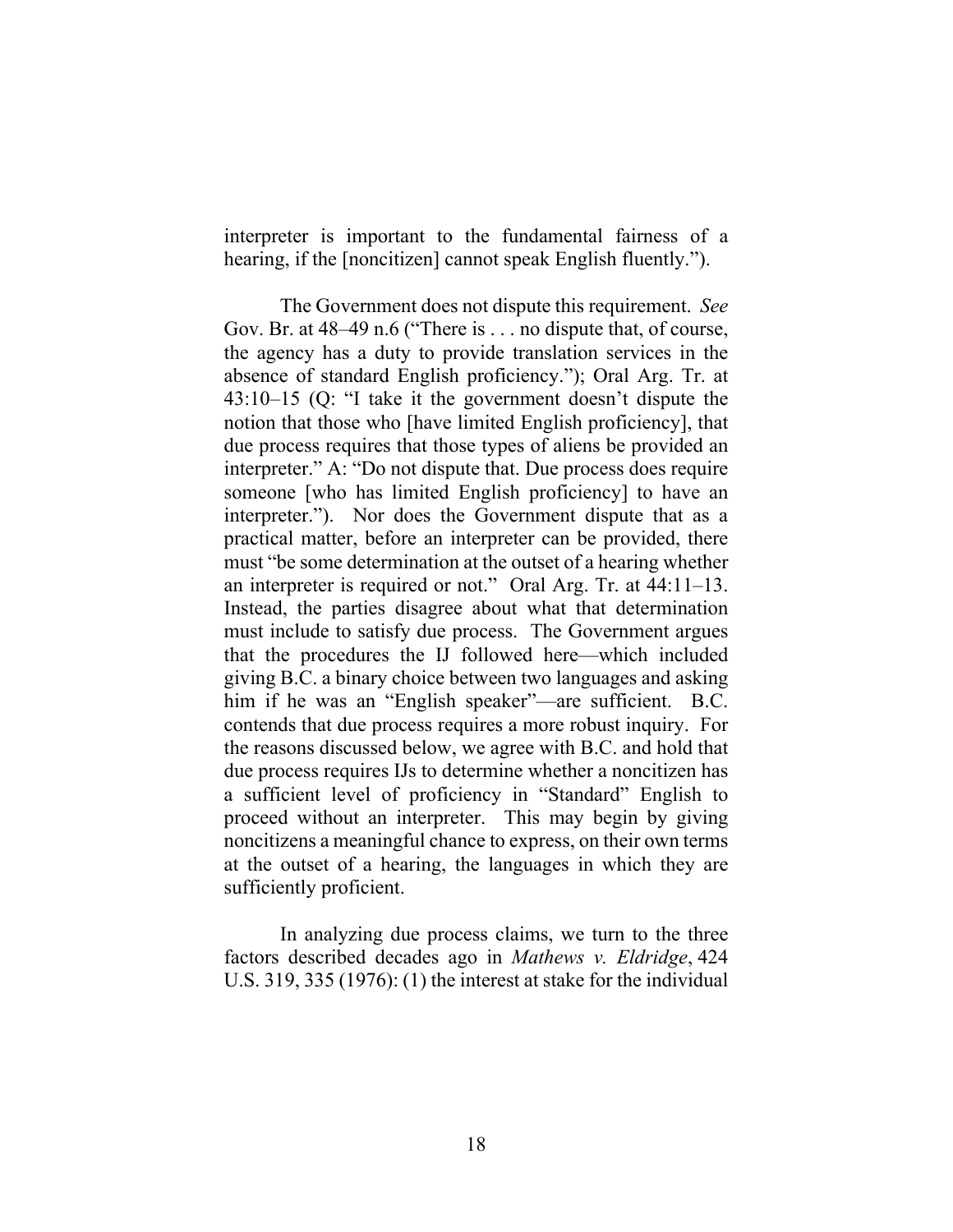noncitizen; (2) "the risk of an erroneous deprivation of such interest through the procedures used, and the probable value, if any, of additional or substitute procedural safeguards"; and (3) "the Government's interest, including the function involved and the fiscal and administrative burdens that the additional or substitute procedural requirement would entail." *Id.* All three factors support B.C.'s claim that he was denied due process.

The interests at stake for B.C. were considerable. "Though deportation is not technically a criminal proceeding, it visits a great hardship on the individual and deprives him of the right to stay and live and work in this land of freedom. . . . Meticulous care must be exercised lest the procedure by which he is deprived of that liberty not meet the essential standards of fairness." 7 *Bridges v. Wixon*, 326 U.S. 135, 154 (1945).

With respect to the second factor, there is an unacceptably high risk of erroneously depriving a noncitizen

<sup>&</sup>lt;sup>7</sup> In the analogous criminal context, several of our sister circuits have held that judges have an affirmative duty to evaluate the need for an interpreter for an individual who has limited English proficiency. *See, e.g.*, *Ramos-Martínez v. United States*, 638 F.3d 315, 325 (1st Cir. 2011) ("Once the court is on notice that a defendant's understanding of the proceedings may be inhibited by his limited proficiency in English, it has a duty to inquire whether he needs an interpreter."); *United States v. Edouard*, 485 F.3d 1324, 1337 (11th Cir. 2007) ("[T]he [Court Interpreters] Act places on the trial court a mandatory duty to inquire as to the need for an interpreter when a defendant has difficulty with English.") (internal quotation marks and citation omitted) (emphasis omitted).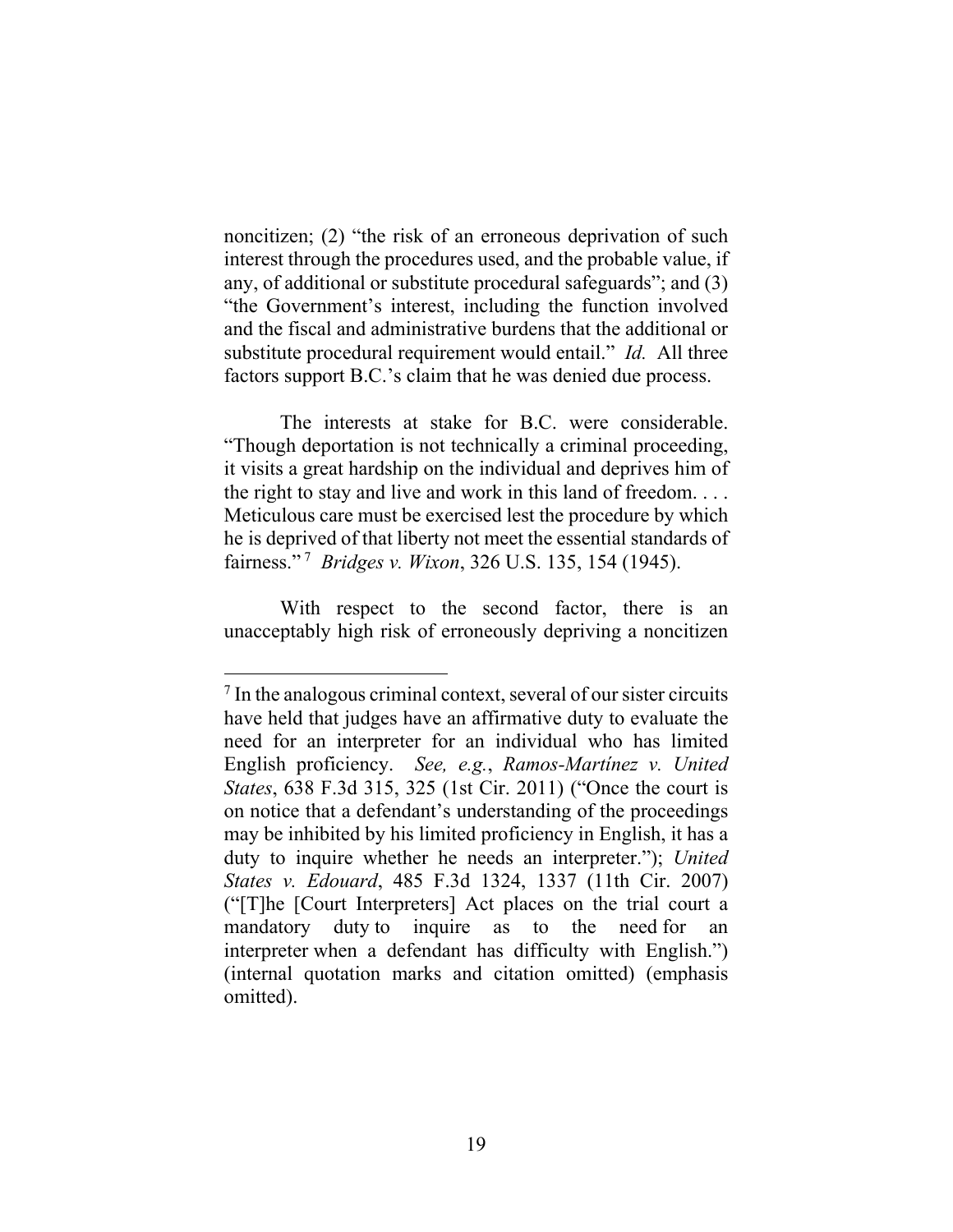of his liberty when an IJ does not properly assess whether he needs an interpreter. "Immigration law is a field in which fair, accurate factfinding is of critical importance." *Calderon-Rosas v. Att'y Gen.*, 957 F.3d 378, 381 (3d Cir. 2020). When a noncitizen and an IJ cannot fully understand each other due to a language barrier, there is a significant risk that an IJ will make inaccurate factual or credibility findings that may cause the noncitizen to be deported unfairly. *Cf. Haitian Refugee Ctr., Inc. v. Nelson*, 872 F.2d 1555, 1562 (11th Cir. 1989) ("The ability of the adjudicator . . . to make a reasonable assessment of the applicant's credibility is obviously hampered by his inability to understand the applicant's statements.").

The IJ's approach to evaluating B.C.'s need for an interpreter enhanced the risk that he and B.C. would have difficulty understanding each other. As we have previously explained, giving a noncitizen an "either-or" choice between two languages, based on the unfounded assumption that he must be proficient in at least one, is not an accurate method of determining which language(s) the noncitizen speaks proficiently. *See Senathirajah v. I.N.S.*, 157 F.3d 210, 218 (3d Cir. 1998). Similarly, asking a noncitizen if he is an "English speaker" or an "Anglophone" is not a particularly helpful inquiry, as he might answer "yes" even if he understands "Standard" English only at a rudimentary level or speaks a variation of English that is not mutually intelligible to a "Standard" English speaker. Given the "various degrees of proficiency one may have with a foreign language," and the "difficulty someone from [another country] may have in understanding 'American English,' particularly under the stressful circumstances of entry into a new country," "[i]t seems no stretch . . . to assume that [a noncitizen] might . . .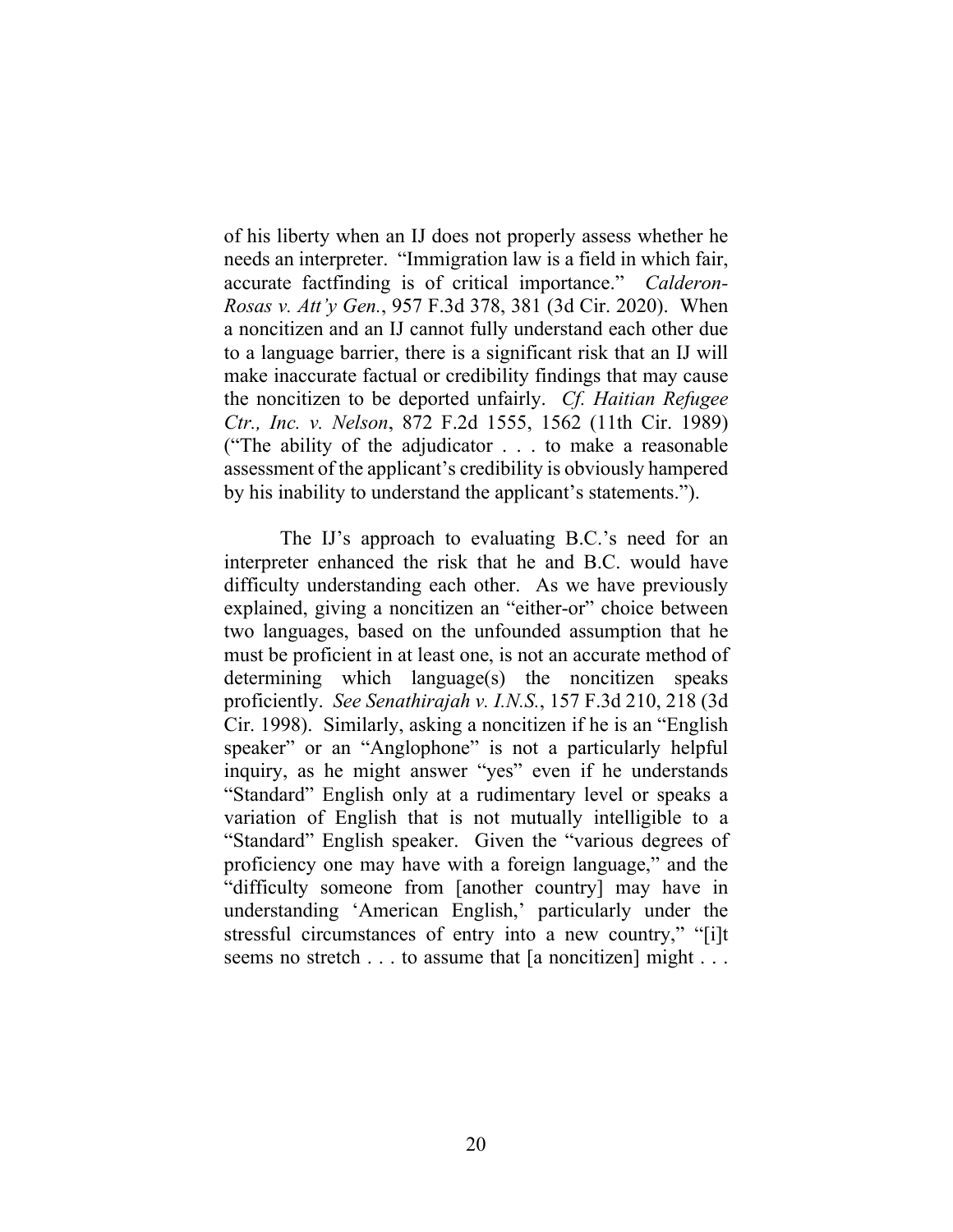need[] an interpreter even if he technically 'sp[eaks] the same language' as the" immigration official. *Id.* at 218 and n.10.

It is also ineffective to presume that, because a noncitizen is able to respond to certain basic questions in "Standard" English, and even submitted written materials in that language, he must necessarily be a fluent "Standard" English speaker who does not need an interpreter. A person who has limited "Standard" English proficiency "may be competent in certain types of ['Standard' English] communication . . . but still [have limited proficiency in 'Standard' English] for other purposes." A.R. at 272–73. With unlimited time and access to a bilingual dictionary, for example, a noncitizen who lacks proficiency in "Standard" English might be able to compose a reasonably coherent written statement in that language. But that same individual might have trouble responding orally to rapid-fire questions in "Standard" English during a high-pressure hearing.

There are other methods by which the IJ could have evaluated whether B.C.'s "Standard" English was deficient enough to warrant an interpreter. The IJ could have begun by asking which languages he spoke and understood best or in which languages he was comfortable proceeding. Alternatively, the IJ could have asked an interpreter or a multilingual staff member to verify the languages in which B.C. was proficient. The IJ could also have used a visual aid, like a card or poster showing the (translated) names of a variety of possible languages and asked B.C. to point to the relevant languages. If B.C. had been accompanied by a relative or friend who spoke English well, the IJ could have asked that person about his language needs. This list of possible approaches is non-exhaustive, and we do not prescribe any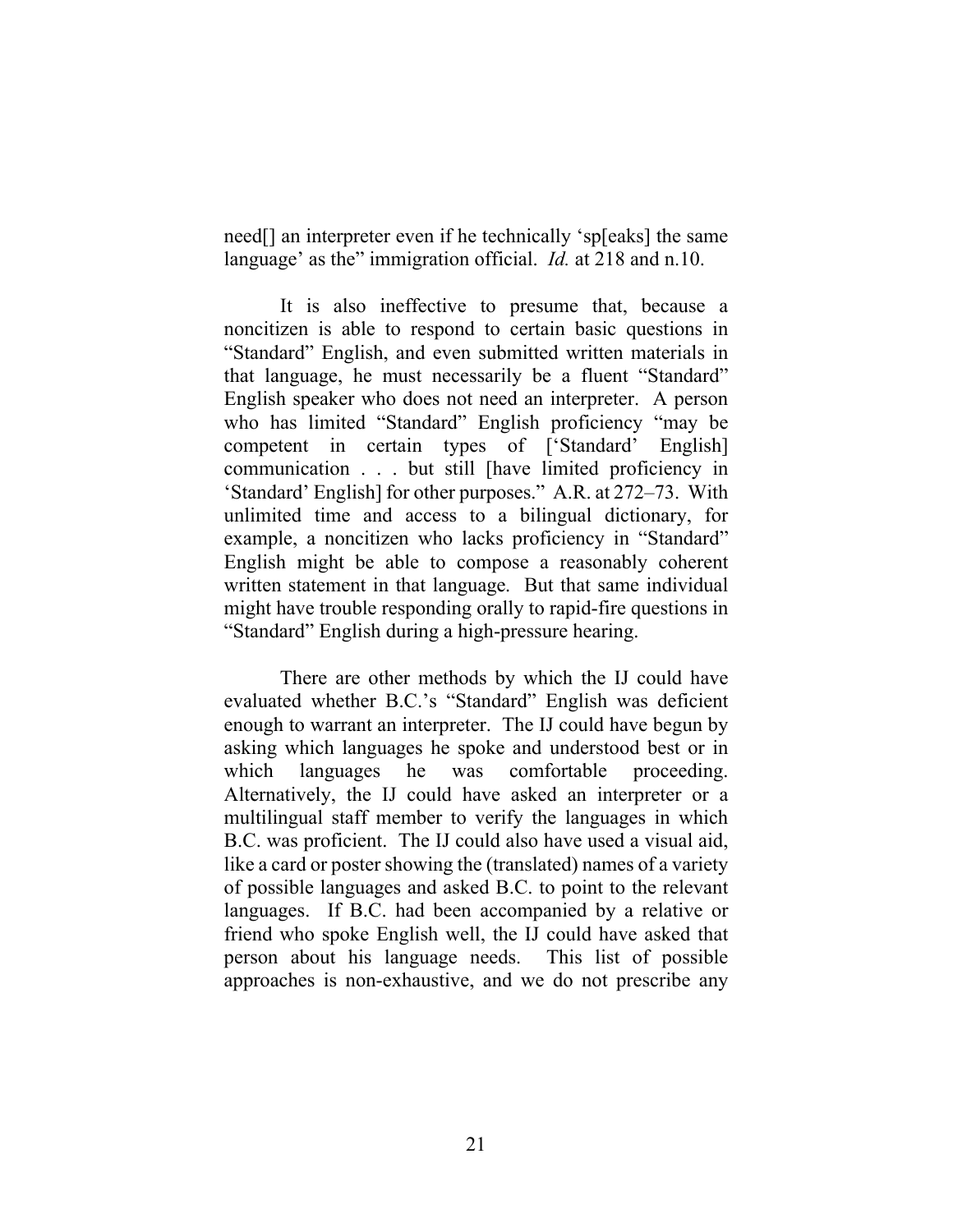script or checklist that must be followed in every case, nor do we suggest that any particular answer to these inquiries is dispositive of the need for an interpreter. *See Morrissey v. Brewer*, 408 U.S. 471, 481 (1972) ("[D]ue process is flexible and calls for such procedural protections as the particular situation demands.").But these methods share a common theme: giving the noncitizen the opportunity to communicate his language proficiency on his own terms. And the IJ's approach here did not give B.C. that opportunity.

Additional safeguards would have significantly reduced the risk of erroneously depriving B.C. of his liberty. If the IJ had simply asked him at the outset what languages he felt comfortable proceeding in, he might have responded that he was proficient in "Pidgin" English but not "Standard" English. This inquiry may have led the IJ to secure the relevant interpreter, which could have eliminated the possibility that B.C.'s testimony, and the IJ's reaction to it, were colored by the language barrier.

On the third factor, we do not underestimate the Government's interest in the orderly administration of removal proceedings. But conducting a meaningful threshold assessment of the need for an interpreter would facilitate, not threaten, that interest. By engaging in a brief initial colloquy along the lines outlined above, the IJ in this case could have saved himself time and trouble. For example, he could have forgone the lengthy, confusing discussion with B.C. at the conclusion of the hearing about why the latter struggled to express himself in "Standard" English. *See* A.R. at 588–91.

Failing to provide an interpreter when needed makes meaningless a noncitizen's right to due process. And not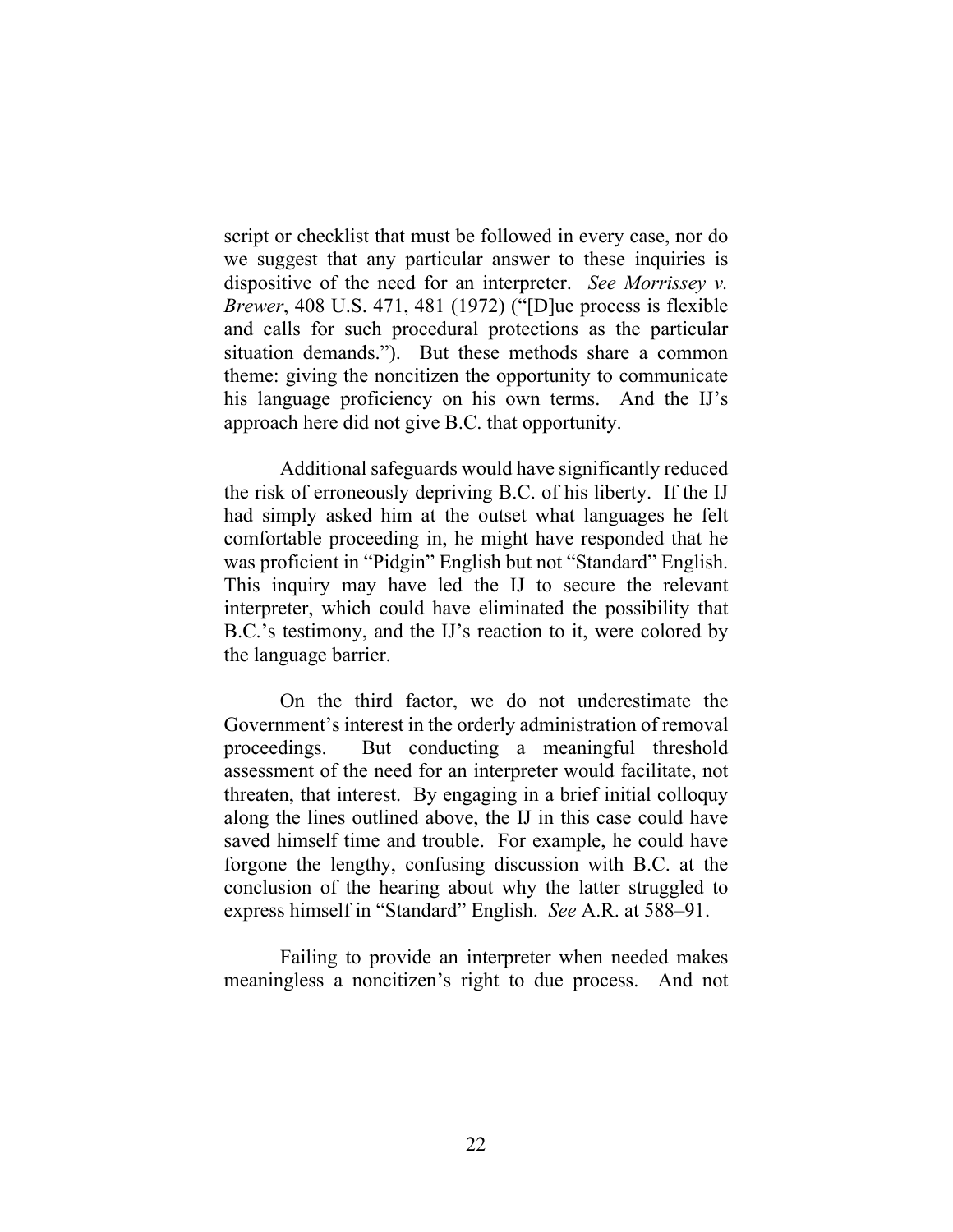making a threshold inquiry into whether an interpreter is needed, in turn, renders the right to an interpreter meaningless. Because the IJ did not make the proper inquiry here, the proceeding did not comply with due process.

## **2. Failure to realize an interpreter was needed as the merits hearing continued**

A noncitizen's due process rights do not end once his merits hearing has begun; rather, they continue "[t]hroughout all phases of [the] deportation proceeding[]." *Serrano-Alberto*, 859 F.3d at 213. An IJ therefore has an ongoing obligation to offer an interpreter if it becomes readily apparent during a merits hearing that a noncitizen is having trouble speaking or understanding "Standard" English. The *Mathews* factors discussed above apply with equal force in this context. The Government argues the IJ complied with this requirement because "B.C. and the [IJ] had no trouble understanding each other." Gov. Suppl. Br. at 6.

Substantial evidence does not support this conclusion. The hearing transcript reflects 36 separate instances in which B.C.'s testimony was "indiscernible." *See, e.g.*, A.R. at 563 ("[Government lawyer to B.C.]: Q. Sir, your mother is still alive. Is that right? Or is she deceased? A. My mother is still alive. Q. Okay. And how about your father? A. He's [indiscernible]. Q. I'm sorry. A. [Indiscernible]. [Judge to B.C.]: Q. He's what? A. [Indiscernible]."). On several occasions, B.C. initially gave non sequitur answers to questions that suggested he lacked a full understanding of what he was being asked. *See, e.g.*, A.R. at 544 ("Q. During that time period, did you go to the bathroom? A. During that time, took everything out of my pockets."); A.R. at 557 ("Q. How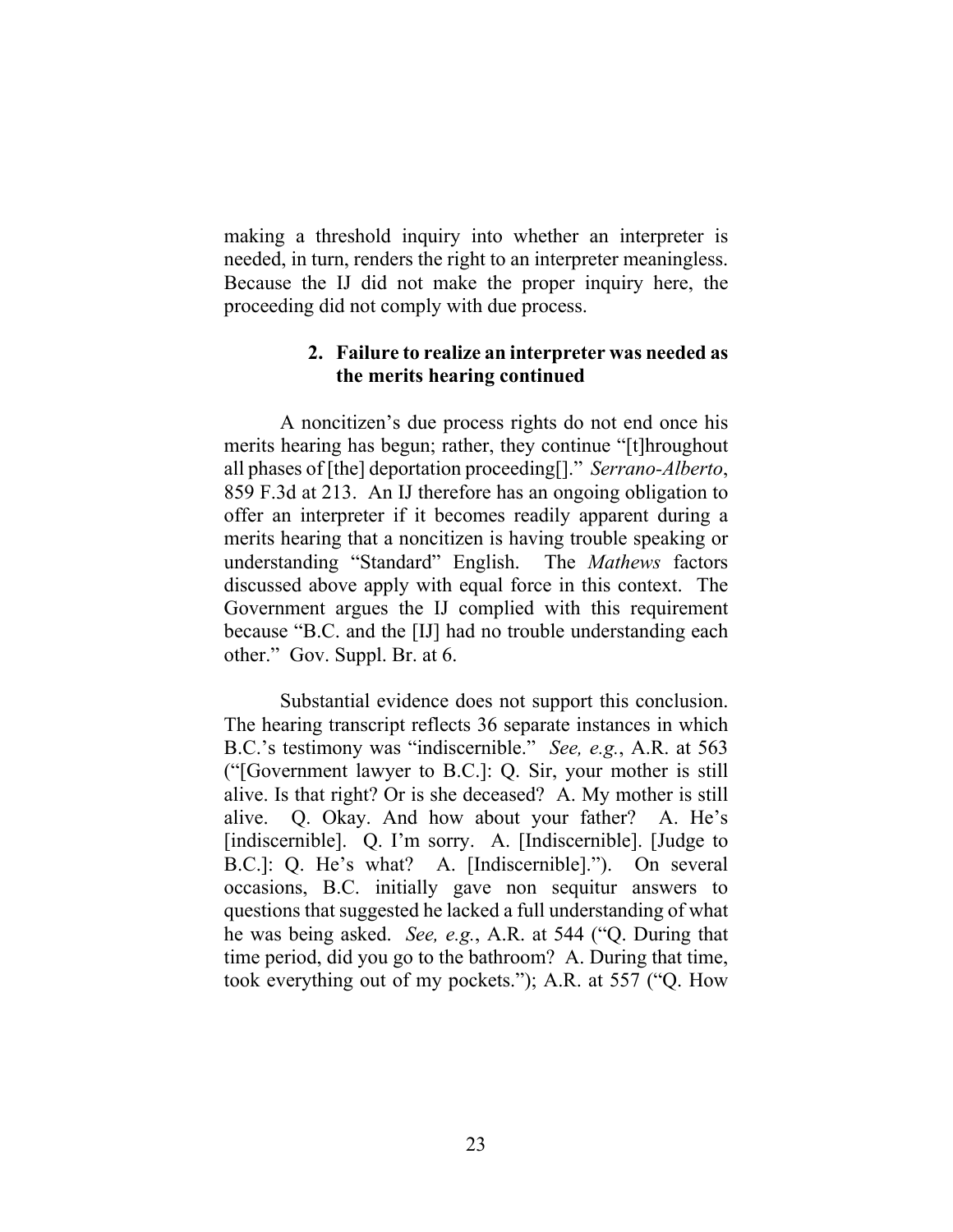did you get on the airplane? A. Cameroon. Q. How did you get on the airplane? A. I had [indiscernible]."). He often responded to questions in fragments that make it difficult to ascertain what he was saying. *See, e.g.*, A.R. at 532 ("A. . . . . So there's been an Anglophone did not accept Anglophones in Cameroon because they said the only way . . . ."); A.R. at 545 ("Q. Was it just a coincidence that you were placed there? A. It's not a coincidence. All the people, all the military people who [indiscernible] Anglophone. We don't have Anglophone.").

These issues should have led the IJ to realize that, despite his assumptions to the contrary, B.C. might have limited "Standard" English proficiency. *See Abulashvili*, 663 F.3d at 206 ("[T]he IJ should have realized that [the noncitizen's] purported comprehension of English was not consistent with the difficulty he had in communicating, and that observation would have required neither familiarity with his language nor any particular expertise in communication theory."). Yet, instead of acknowledging the potential problem and seeking to remedy it, the IJ doubled down. When B.C. appeared to be having trouble expressing himself, the IJ did not ask whether he needed an interpreter, but instead attributed the issue to B.C.'s "accent" and instructed him to "go slowly." A.R. at 532. And when B.C. eventually pointed out that his first language was "Pidgin" English, the IJ failed to understand the distinction between that language and "Standard" English, asking B.C. no less than three times why he would need to "practice" English if he grew up speaking it. A.R. at 588–591. The IJ then asserted, with no apparent basis, that he himself "kn[ew] Pidgin English." A.R. at 589. Because he ignored repeated signs that an interpreter might be needed, including B.C.'s own explanation of the difference between "Standard"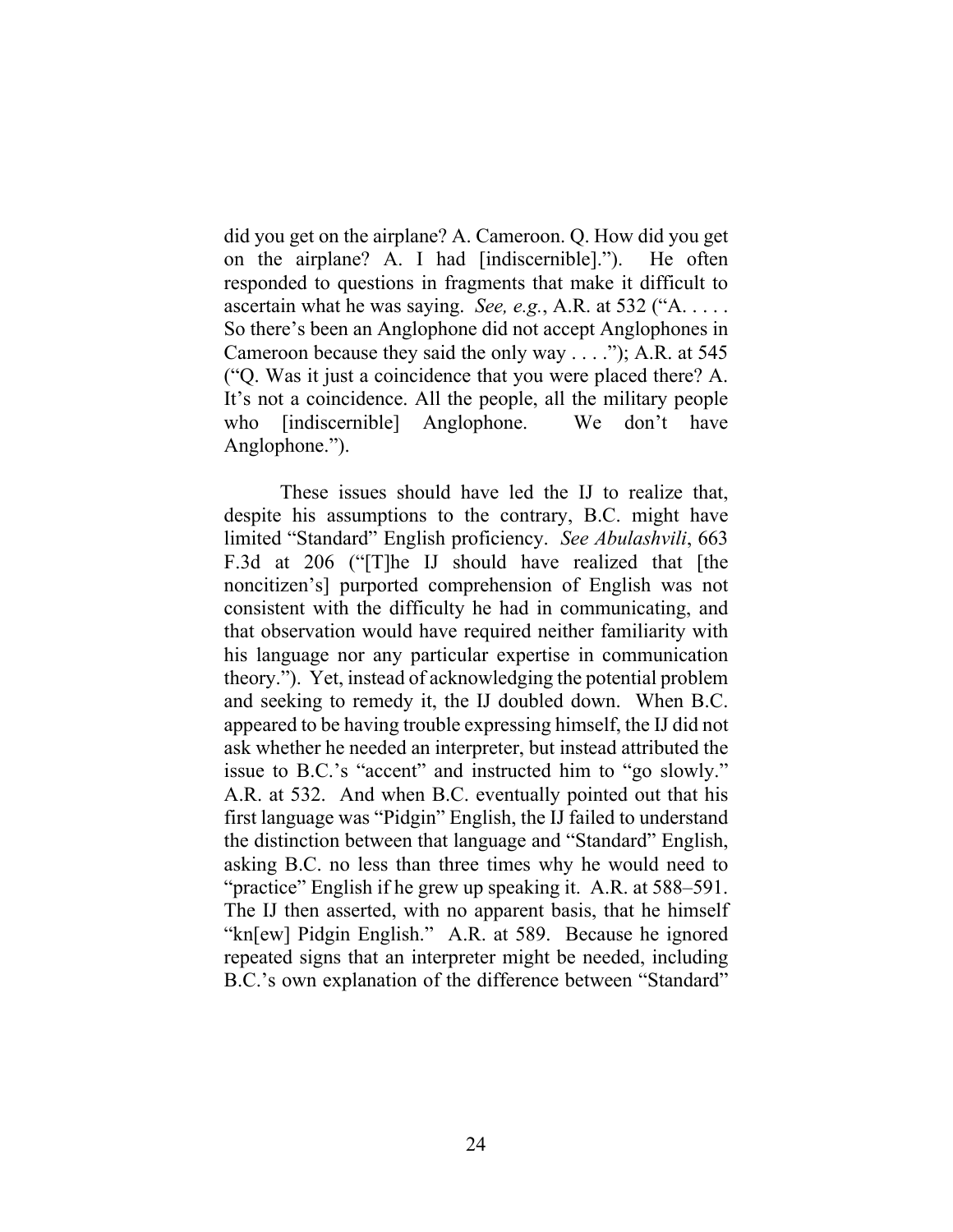and "Pidgin" English, we cannot conclude that the IJ's handling of the hearing comported with due process.

To be clear, a few limited instances of communication difficulties are not enough, standing alone, to violate the process one is due. Nor is the mere fact that a transcript contains certain "indiscernible" testimony sufficient on its own to establish a language barrier. It is the unusually large amount of "indiscernible" testimony, coupled with other readily apparent indicia of misunderstandings, that convince us there was a language barrier here.

## **3. Prejudice**

In some cases, a due process issue may not warrant a remand to the agency where it is clear the noncitizen suffered no prejudice from the agency's errors. *See Cham*, 445 F.3d at 694 (noting that, to establish a due process violation, a noncitizen must show "that the violation of a procedural protection . . . had the *potential* for affecting the outcome of [the] deportation proceedings") (internal quotation marks and citation omitted) (emphasis and alteration in original). This is not such a case. The IJ's errors had the potential to affect the outcome of the proceedings in two ways. First, as discussed above, the failure to evaluate B.C.'s need for an interpreter resulted in confusion and misunderstanding during the merits hearing. And second, the IJ's failure to recognize the language barrier may well have impermissibly colored his ultimate adverse credibility determination.

The IJ found B.C. was not credible in part because he "appeared to have memorized his testimony," which "seemed stilted, robotic, and unnatural," and he became "flustered when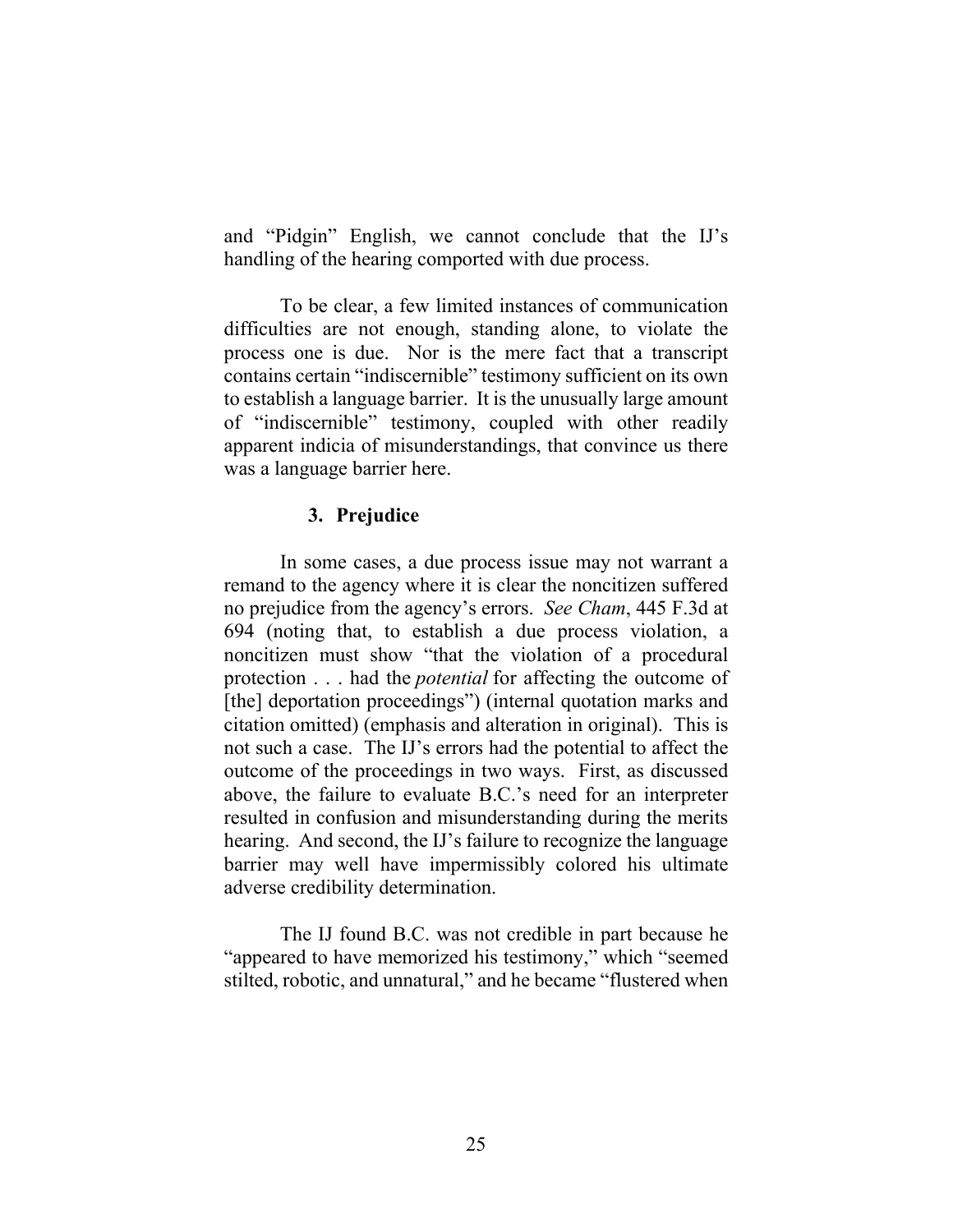asked questions that caused him to deviate from his prepared statements." A.R. at 445. The IJ was also troubled by what he believed to be "inconsistencies" between B.C.'s statements at various points in the proceedings, even though those statements were made without the benefit of an interpreter.

"[T]he linguistic and cultural difficulties endemic in immigration hearings may frequently result in statements that appear to be inconsistent" or unnatural, "but in reality arise from a lack of proficiency in English or cultural differences rather than attempts to deceive." *Abulashvili*, 663 F.3d at 206. This is especially true when a *pro se* noncitizen with limited proficiency in "Standard" English is forced to proceed without an interpreter. It is easy to imagine that a person in that position might attempt to rehearse or memorize certain portions of his testimony to compensate for his lack of comfort speaking off-the-cuff in "Standard" English and might seem "flustered" if asked to speak extemporaneously. A noncitizen might appear especially uncomfortable where, as here, the IJ frequently interrupts him and admonishes that he sounds "bad" and "not . . . very natural." *See, e.g.*, A.R. at 541, 549, 550, 593. A language barrier might also cause a noncitizen to testify less precisely and consistently than he otherwise would. *Cf. Balasubramanrim v. I.N.S.*, 143 F.3d 157, 163–64 (3d Cir. 1998) (rejecting adverse credibility determination based on purported inconsistencies between statements made during an asylum interview and a merits hearing because the noncitizen did not have the benefit of an interpreter during the interview).

We sometimes remand immigration cases even absent a due process challenge when there are serious concerns that an unskilled interpreter has prejudiced a noncitizen. *See, e.g.*, *Issiaka v. Att'y Gen.*, 569 F.3d 135, 143 (3d Cir. 2009); *Kaita*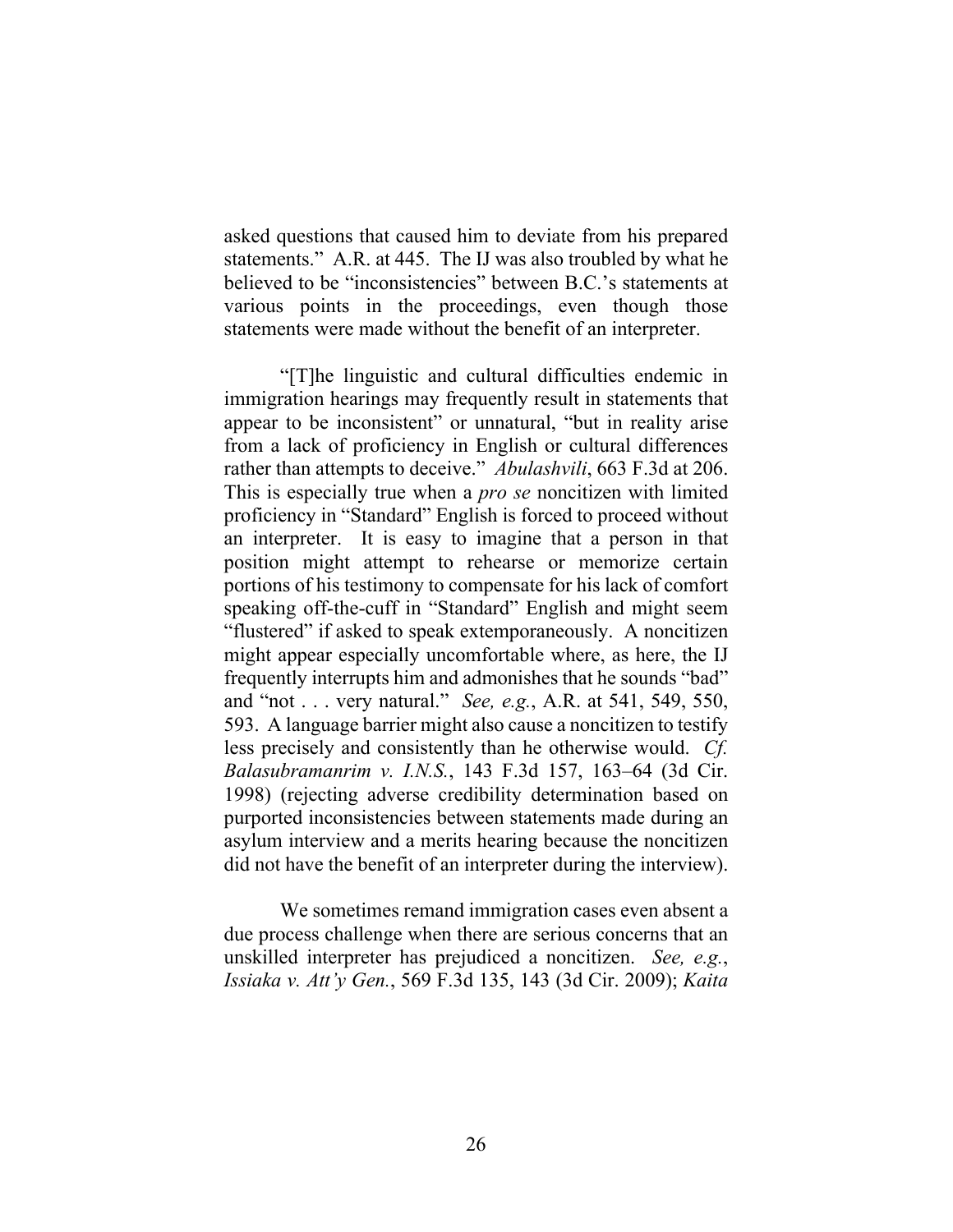*v. Att'y Gen.*, 522 F.3d 288, 299–300 (3d Cir. 2008). But the violation here is even more pronounced: we cannot assess the effect that any interpreter's errors may have had on the outcome of the case because no interpreter was provided at any stage in the proceeding. And instead of reaching the merits of B.C.'s arguments, the IJ rejected his claims solely on credibility grounds, which are uniquely susceptible to being influenced by a language barrier.<sup>8</sup> Accordingly, we cannot avoid the conclusion that the IJ's decision was shaped in part by the language issue.<sup>9</sup> Hence we conclude a remand is appropriate and that B.C. "must be given a second, and a real, chance to create a record in a deportation hearing that comports

<sup>&</sup>lt;sup>8</sup> B.C. represented during the hearing that he struggled to speak in "Standard" English during the asylum interview, but he tried to practice that language while in detention. Even if B.C.'s "Standard" English had improved enough by the merits hearing that an interpreter was unnecessary, a remand would still be appropriate because the IJ failed to appreciate that "Standard" and "Pidgin" English are different languages, and proficiency in one does not necessarily confer proficiency in the other. Due to this misunderstanding, the IJ relied on B.C.'s earlier testimony during the asylum interview as though it had been delivered by a native "Standard" English speaker when in fact it had not. This may have colored the adverse credibility determination.

<sup>9</sup> B.C. argues that, under our precedent in *Leslie v. Attorney General*, 611 F.3d 171, 180 (3d Cir. 2010), he is entitled to an automatic remand due to the agency's failure to comply with the Executive Office for Immigration Review's language access plan. Because B.C.'s petition succeeds on the ground outlined above, we need not reach this issue.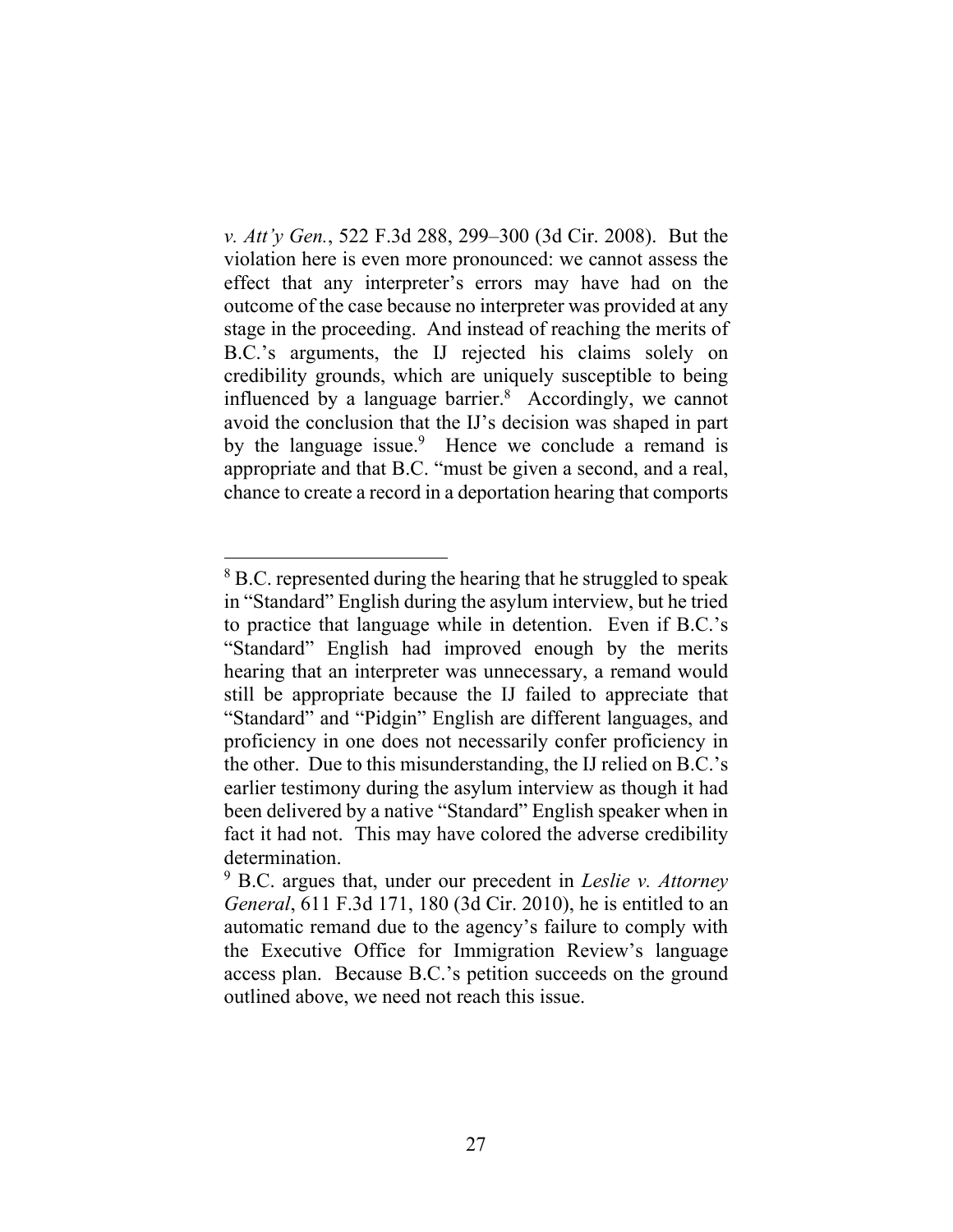with the requirements of due process." *Cham*, 445 F.3d at 694 (internal quotation marks and citation omitted).<sup>10</sup>

### **B. Other Errors**

Because we conclude a remand for a new hearing is appropriate due to the language issue, we could stop there without further scrutinizing the IJ and BIA's decisions. However, we briefly note other aspects of their approach that we find troubling and should be addressed on remand.

## **1. Reliance on potentially unsupported "inconsistencies"**

As noted above, we cannot fully evaluate the IJ's adverse credibility finding because it inextricably links to the language barrier. But even if there were no language issue, at least some of the purported "inconsistencies" in B.C.'s testimony seem to lack record support for other reasons. To be sure, "an adverse credibility determination can be based on inconsistencies, inaccuracies, and other factors, irrespective of

 $10$  B.C. also briefly asserts that the language issue violated his right to equal protection. Because his discussion of the issue is so cursory, it is most likely forfeited. *Cf. Laborers' Int'l Union of N. Am. v. Foster Wheeler Energy Corp.*, 26 F.3d 375, 398 (3d Cir. 1994) ("An issue is waived unless a party raises it in its opening brief, and for those purposes a passing reference to an issue . . . will not suffice to bring that issue before this court.") (internal quotation marks and citation omitted). But even if we can consider this argument, it is unpersuasive because B.C. does not claim any disparity in the availability of translators is due to discriminatory intent.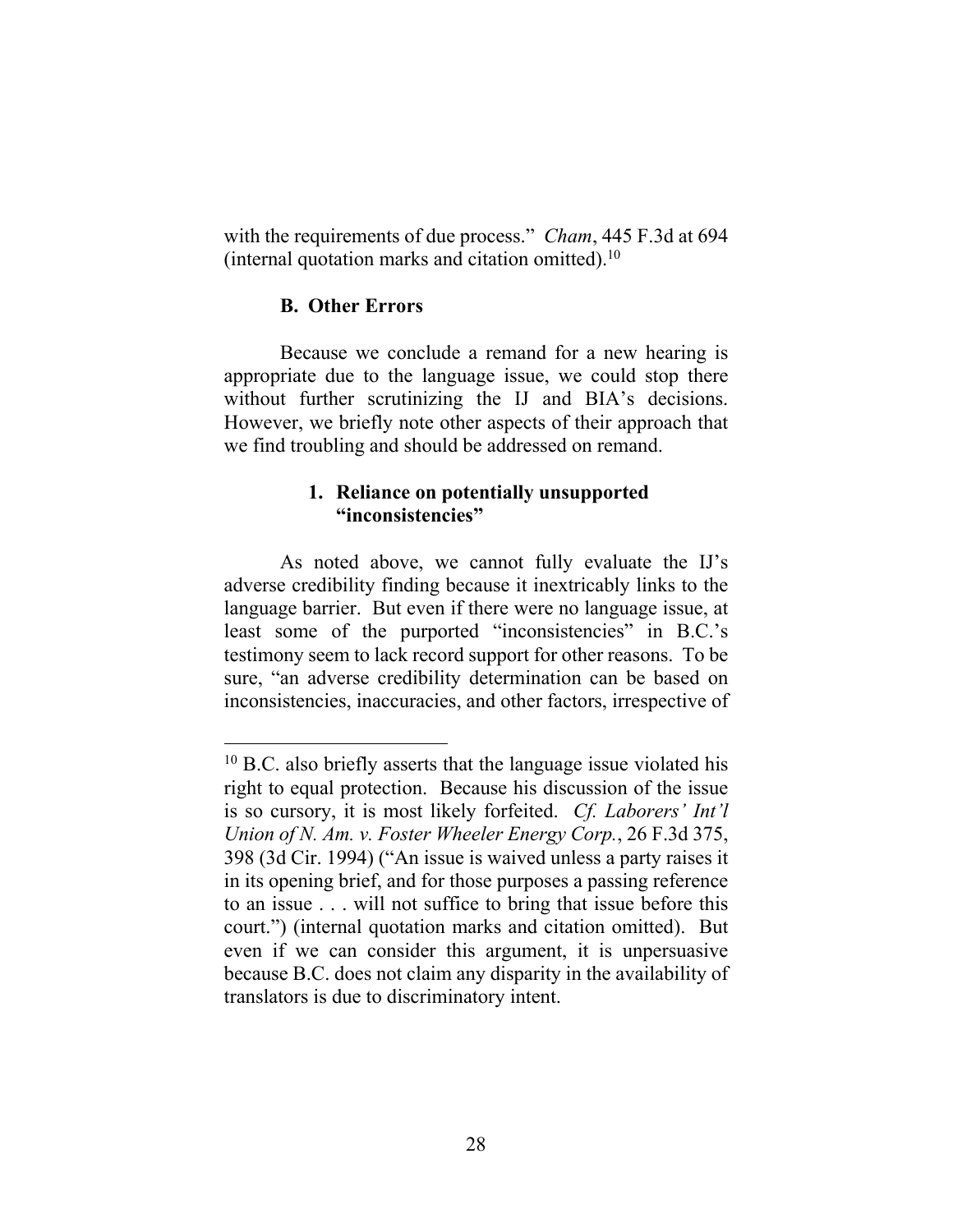whether they go to the heart of an applicant's claim," *Abulashvili*, 663 F.3d at 202 n.7 (citing 8 U.S.C.  $\S 1158(b)(1)(B)(iii)$ , and our review of that determination is deferential, *id.* at 205. But this standard does not "permit a judge to cherry pick facts or inconsistencies to support an adverse credibility finding that is unsupported by the record as a whole." *Ilunga v. Holder*, 777 F.3d 199, 207 (4th Cir. 2015) (internal quotation marks omitted).

Several of the cited "inconsistent" statements may not in fact be inconsistent. For example, the IJ faulted B.C. for giving the asylum officer at the credible fear interview one reason why he believed the government in Cameroon wanted to harm him but then giving another reason at his merits hearing. In drawing this conclusion, the IJ treated the asylum officer's typo-ridden notes as a complete and fully accurate representation of the credible fear interview, even though those notes state they "are not a verbatim transcript of this interview" and may exclude certain "areas of the individual's claim." A.R. at 833. Even if the asylum officer's notes accurately captured the nuance of B.C.'s answers, that B.C. gave a partial explanation of his experiences before the asylum officer, and then supplemented that explanation during the merits hearing, is not necessarily a sign of inconsistency. Instead, it could reflect the different contexts of the credible fear interview and merits hearing: one is a brief, threshold undertaking, and the other is a lengthy proceeding in which a noncitizen is asked to respond to a series of highly specific questions. On remand, the IJ should account for the context in which B.C. testified before jumping to the conclusion that his testimony was "inconsistent."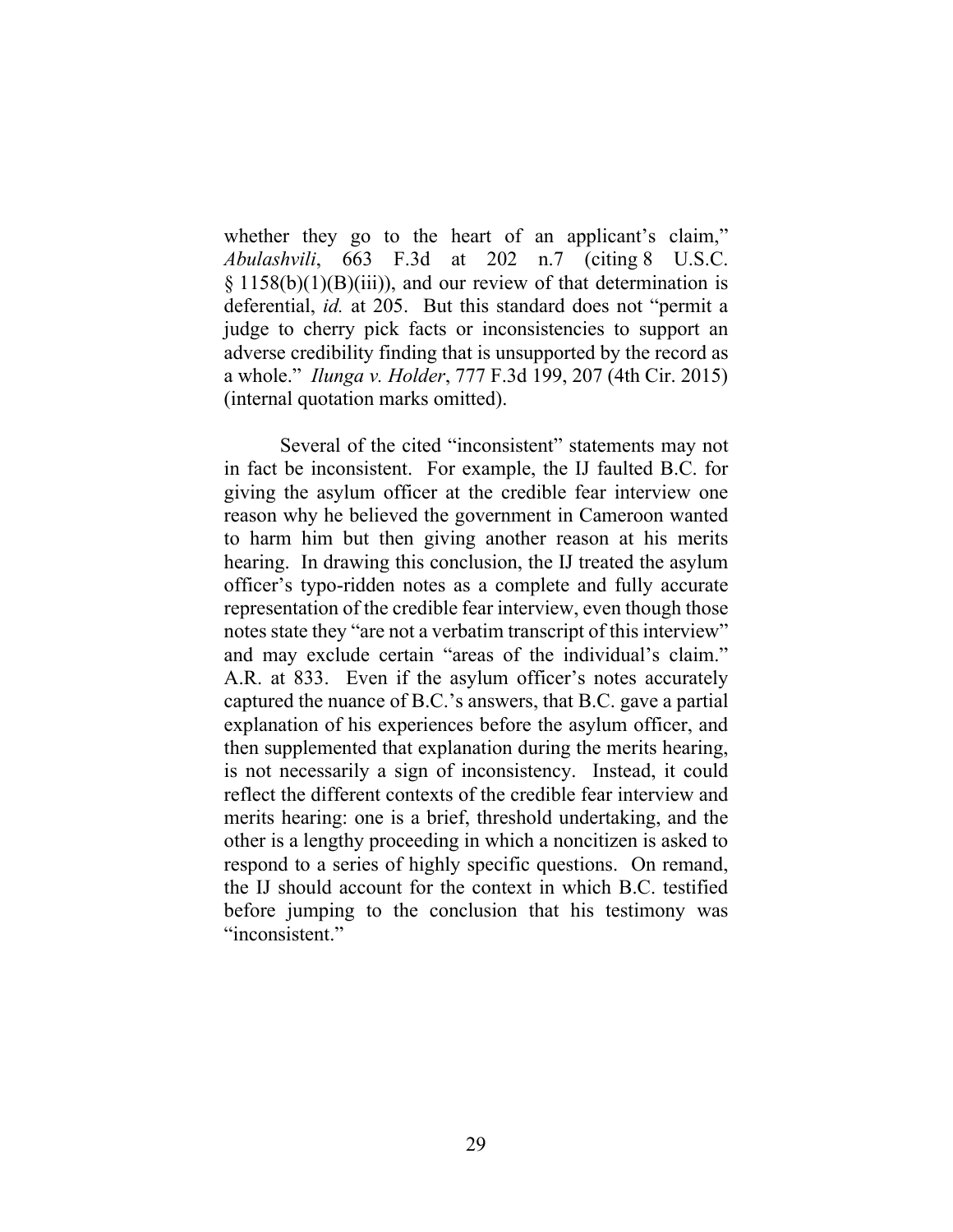#### **2. Ignoring corroborative evidence**

The IJ did not address documentary evidence that might have corroborated some of B.C.'s claims. Specifically, B.C. submitted his brother's Cameroonian death certificate, two letters from friends describing his brother's death, and background information on country conditions in Cameroon. Although the IJ had previously acknowledged that the circumstances surrounding B.C.'s brother's death were highly relevant to his claim, *see* A.R. at 499 ("[T]his [case] is likely going to rise or fall on credibility . . . [a]nd the death certificate."), he inexplicably failed to discuss the substance of the death certificate at all in his opinion. He similarly neglected to discuss the evidence of country conditions or letters corroborating the story of B.C.'s brother's death beyond criticizing the letters for failing to include specific details about B.C.'s own activism in Cameroon. The BIA was untroubled by these exclusions, stating in conclusory fashion that "all evidence not mentioned [by the IJ] was fully considered" and that, in any event, "the death certificate is insufficient to overcome . . . [the] adverse credibility finding." A.R. at 343.

"Although the BIA does not need to discuss every piece of evidence in the record, it may not ignore or misconstrue evidence in the asylum applicant's favor." *Tilija v. Att'y Gen.*, 930 F.3d 165, 172 (3d Cir. 2019) (internal quotation marks and citation omitted). The death certificate could have corroborated B.C.'s testimony about the circumstances of his brother's death, which the IJ conceded was important. Even if the IJ and BIA found that document unpersuasive, they should at least have explained their reasoning. And if the IJ intended to fault B.C. for failing to obtain letters corroborating his political activism in Cameroon, he should have given B.C.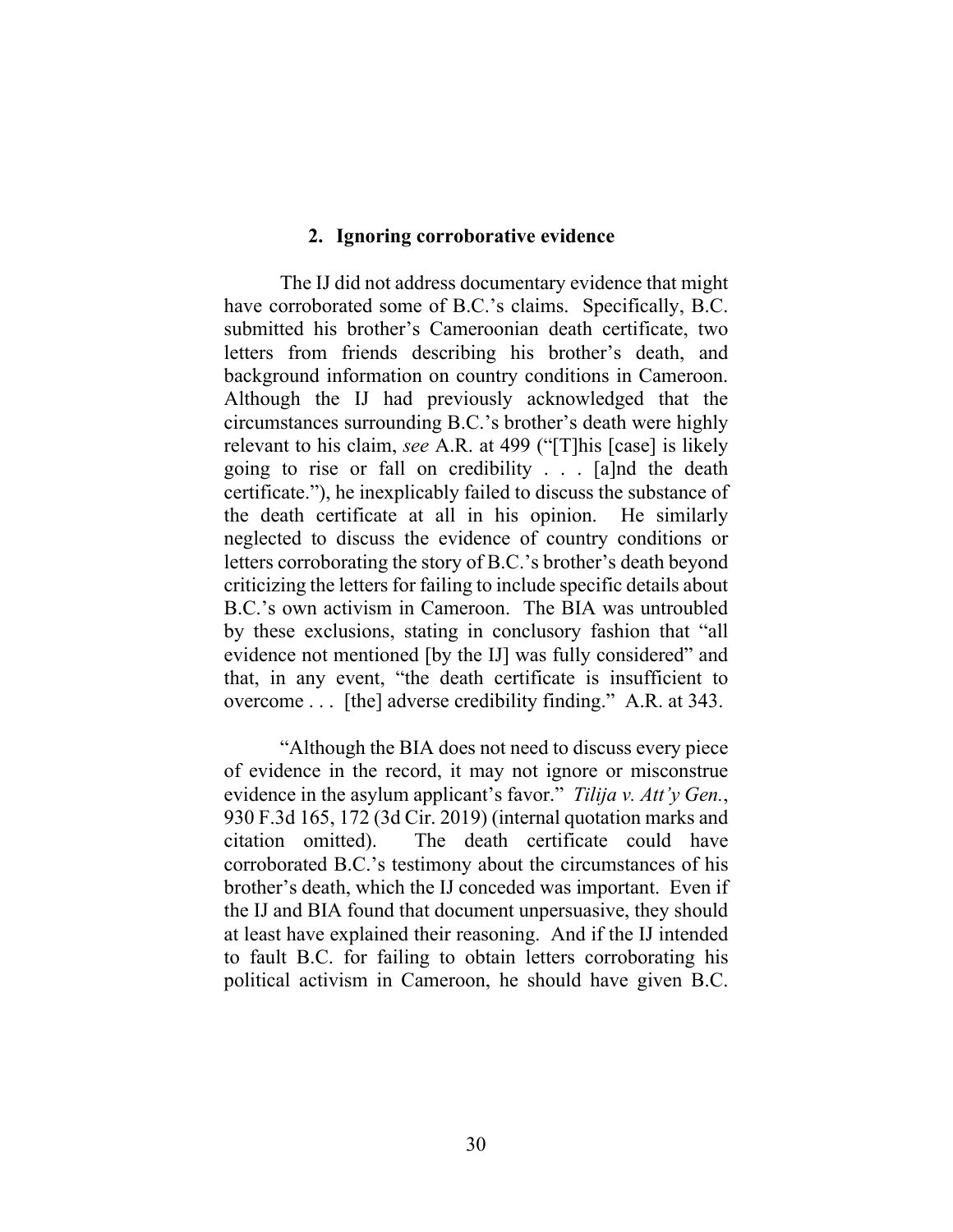"notice [and] an opportunity to provide [that] evidence or explain its unavailability." *Saravia v. Att'y Gen.*, 905 F.3d 729, 738 (3d Cir. 2018).

## **3. Faulting B.C. for not presenting a document withheld by the Government**

Finally, the IJ criticized B.C. for failing to "submit evidence of his membership" in two Cameroonian organizations—the SCNC and SDF. A.R. at 444. But the IJ never acknowledged that the reason B.C. lacked an SCNC membership card was because the Government confiscated it when he entered the United States and, despite multiple requests, did not return it until after his merits hearing had concluded. To date, the Government has not provided an explanation for why the card was withheld. Oral Arg. Tr. at 45:18–20 (Government counsel: "I do not [know] why it took so long for them to produce the document . . .[,] just simply, it takes a while."). And the card was highly relevant to B.C.'s claims. The IJ repeatedly acknowledged that members of the SCNC are persecuted in Cameroon and that a "true SCNC supporter[]" would be entitled to relief. A.R. at 499, 595. He doubted, however, that B.C. was a "true SCNC supporter[]." *Id.* at 595.The card could have bolstered B.C.'s credibility on that issue. On remand, the IJ should consider the card along with the other relevant evidence put in the record.<sup>11</sup>

<sup>&</sup>lt;sup>11</sup> B.C. argues the BIA erred in denying his motion for reopening or reconsideration based in part on the submission of his SCNC membership card. Because we remand to the IJ for a new hearing as outlined above, we need not separately reach this issue. We note, however, that given the introduction